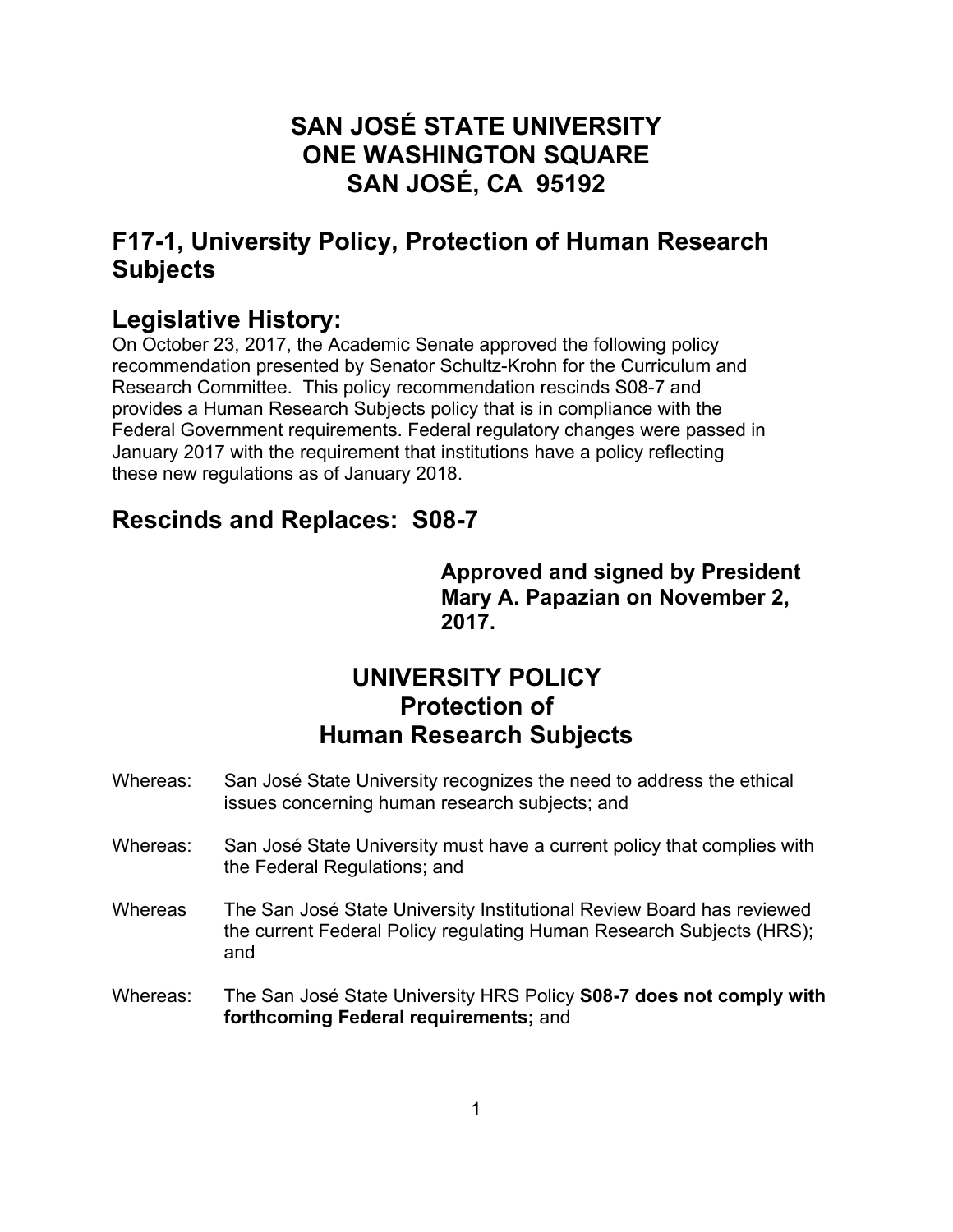| Whereas:                                  | The suggested policy submitted by the SJSU Institutional Review Board to<br>the Curriculum and Research Committee was reviewed and disseminated<br>to the SJSU community for comment; therefore be it |
|-------------------------------------------|-------------------------------------------------------------------------------------------------------------------------------------------------------------------------------------------------------|
| Resolved:                                 | That S08-7 be rescinded, and be it further                                                                                                                                                            |
| Resolved:                                 | That the attached policy be implemented                                                                                                                                                               |
| Approved:<br>Vote:<br>Present:<br>Absent: | $12 - 0 - 1$<br>10-16-2017<br>Anagnos, Bacich, Buzanski, Cargill, Chung, Gilles (for Stacks) De<br>Guzman, Liu, Matoush, Rodan, Schultz-Krohn<br>None                                                 |
| Workload Impact:                          | Minimal; as needed, additional training for new members of the<br><b>SJSU IRB Committee</b>                                                                                                           |
| Financial Impact:                         | Minimal; cost for additional training as needed                                                                                                                                                       |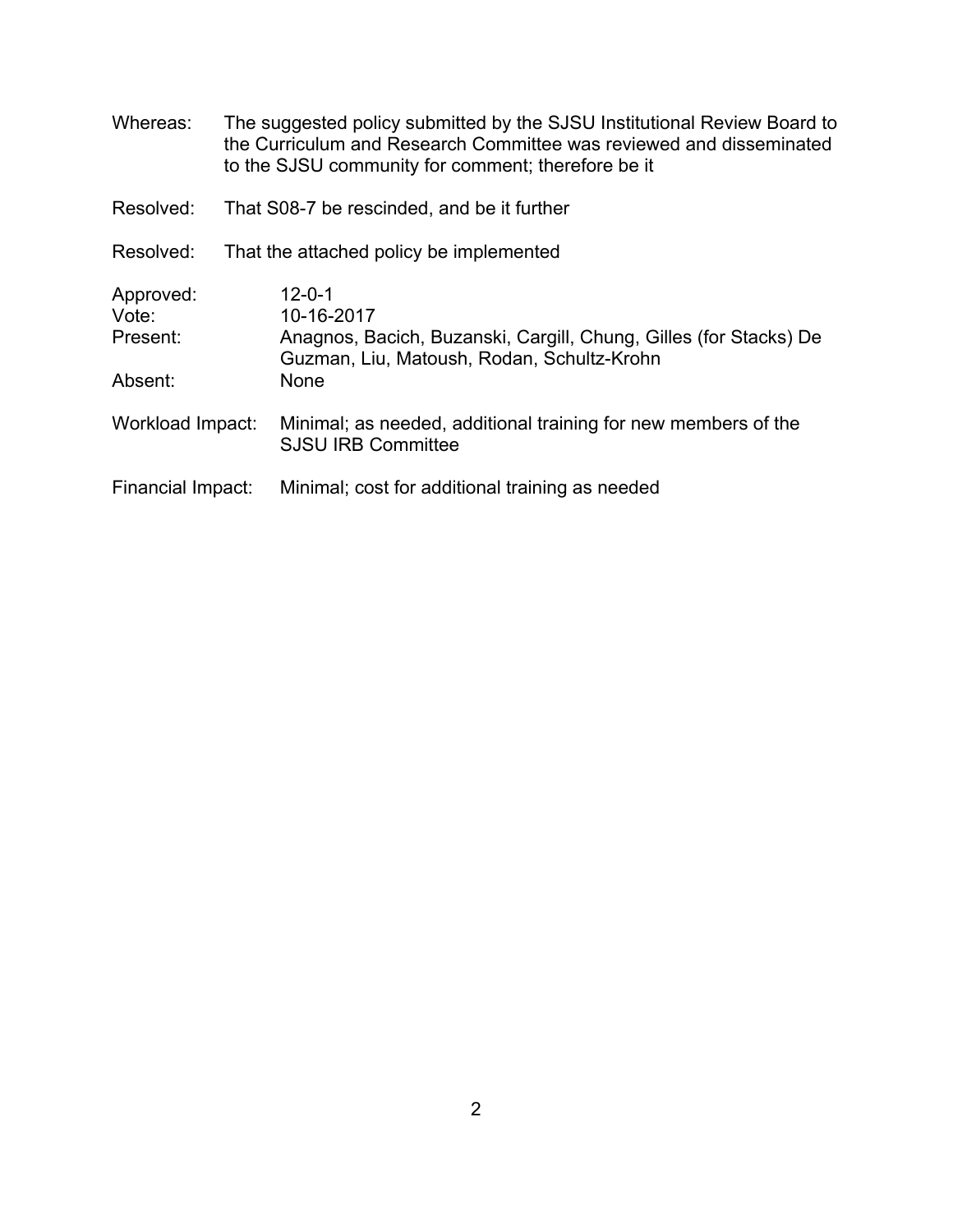### **TABLE OF CONTENTS**

# **0.0 Intention**

## **1.0 Definitions**

- 1.1 Engaged Institution
- 1.2 Exclusion
- 1.3 Human Subject
- 1.4 Identifiable Private Information
- 1.5 Minimal Risk
- 1.6 Research

# **2.0 Scope of Policy**

- 2.1 Federal Regulations
- 2.2 Other Applicable Regulations and Guidelines
	- 2.2.1 State, Federal, and Tribal Law
	- 2.2.2 Professional Associations
	- 2.2.3 Foreign Countries
- 2.3 Applicability to Research When SJSU is an Engaged Institution
	- 2.3.1 To Whom Does SJSU Policy Apply?
	- 2.3.2 Student Research vs. Classroom Activities
	- 2.3.3 Collaborative Research and Reliance Agreements
- 2.4 Applicability to Research When SJSU is not an Engaged Institution
	- 2.4.1 External Investigators with External IRB Approval
	- 2.4.2 External Investigators from Institutions Lacking IRBs

# **3.0 SJSU Personnel Responsibilities and Authority**

- 3.1 Principal Investigator
- 3.2 Institutional Review Board (IRB) Members
- 3.3 Institutional Officer
- 3.4 Other Institutional Officials

# **4.0 Description of Procedures**

- 4.1 Protocol Submission Procedures
	- 4.1.1 Training Requirements
	- 4.1.2 Protocol Documents
	- 4.1.3 Protocol Routing
- 4.2 Review Categories
	- 4.2.1 Exempt Review and Registration
	- 4.2.2 Expedited Review
	- 4.2.3 Convened Committee / Full Review
	- 4.2.4 Continuing Review
- 4.3 Communication between the IRB and Investigators
	- 4.3.1 Written Communication to Investigator
	- 4.3.2 Written Communication from Investigator
	- 4.3.3 Appeal Procedures
	- 4.3.4 Compliant Procedures
	- 4.3.5 Reporting Procedures for Unanticipated Problems, Adverse Events, or Injuries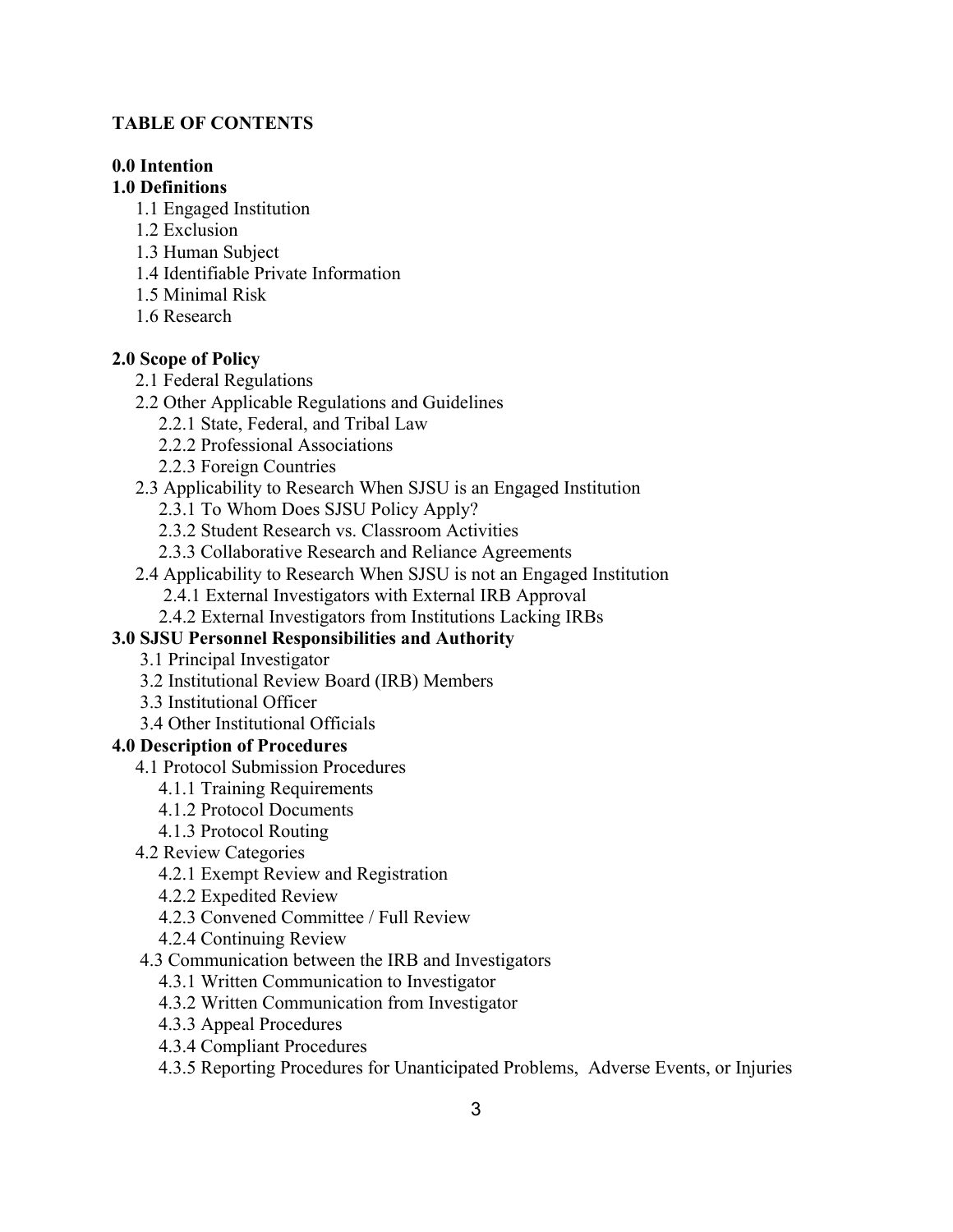4.4 IRB Records and Reports 4.4.1 IRB Documentation 4.4.2 IRB Reporting 4.4.3 Audits of Research Activities

# **5.0 Fundamentals of Informed Consent**

5.1 Investigator Responsibilities

- 5.2 SJSU-Specific Requirements
	- 5.2.1 Exempt Research
	- 5.2.2 Parental Permission
	- 5.2.3 Assent
	- 5.2.4 Translations

5.3 Types of Informed Consent

5.3.1 Consent Notice

5.3.2 Standard Elements of Consent

5.3.3 Additional Elements of Consent

5.3.4 Verbal Consent (Standard Consent Short Form and Script)

5.3.5 Broad Consent

5.4 Waivers

5.4.1 Waiver of Documentation of Consent

5.4.2 Waiver of Some or All Consent Elements

### **LIST OF TABLES**

Table 1. Exemption Review Categories

Table 2. Expedited Review Categories

# **LIST OF ACRONYMS**

IRB – Institutional Review Board

LAR – Legally Authorized Representative

OHRP – Office of Human Research Protections

PI – Principal Investigator

#### **0.0 Intention**

San Jose State University acknowledges and accepts responsibility for protecting the rights and welfare of human subjects in research. SJSU shall comply with all appropriate statutes governing human research. In addition, non-federally funded or unfunded research shall undergo the same review as if it were federally funded. This policy shall apply to all protocol submissions, including active protocols submitted prior to the 2018 effective date of this policy. **1.0 Definitions** 

**1.1** *Engaged Institution* – SJSU is considered engaged in human subjects research when its employees or agents obtain informed consent, collect and analyze data, and/or obtain private individually identifiable data for the purposes of contributing to generalizable knowledge under the auspices of SJSU. Such activities trigger either the need for SJSU IRB review or entering into a reliance agreement with another engaged institution whose IRB will review the research instead of the SJSU IRB. The following are examples of scenarios describing the types of institutional involvement that would make SJSU **not** engaged in human subjects research: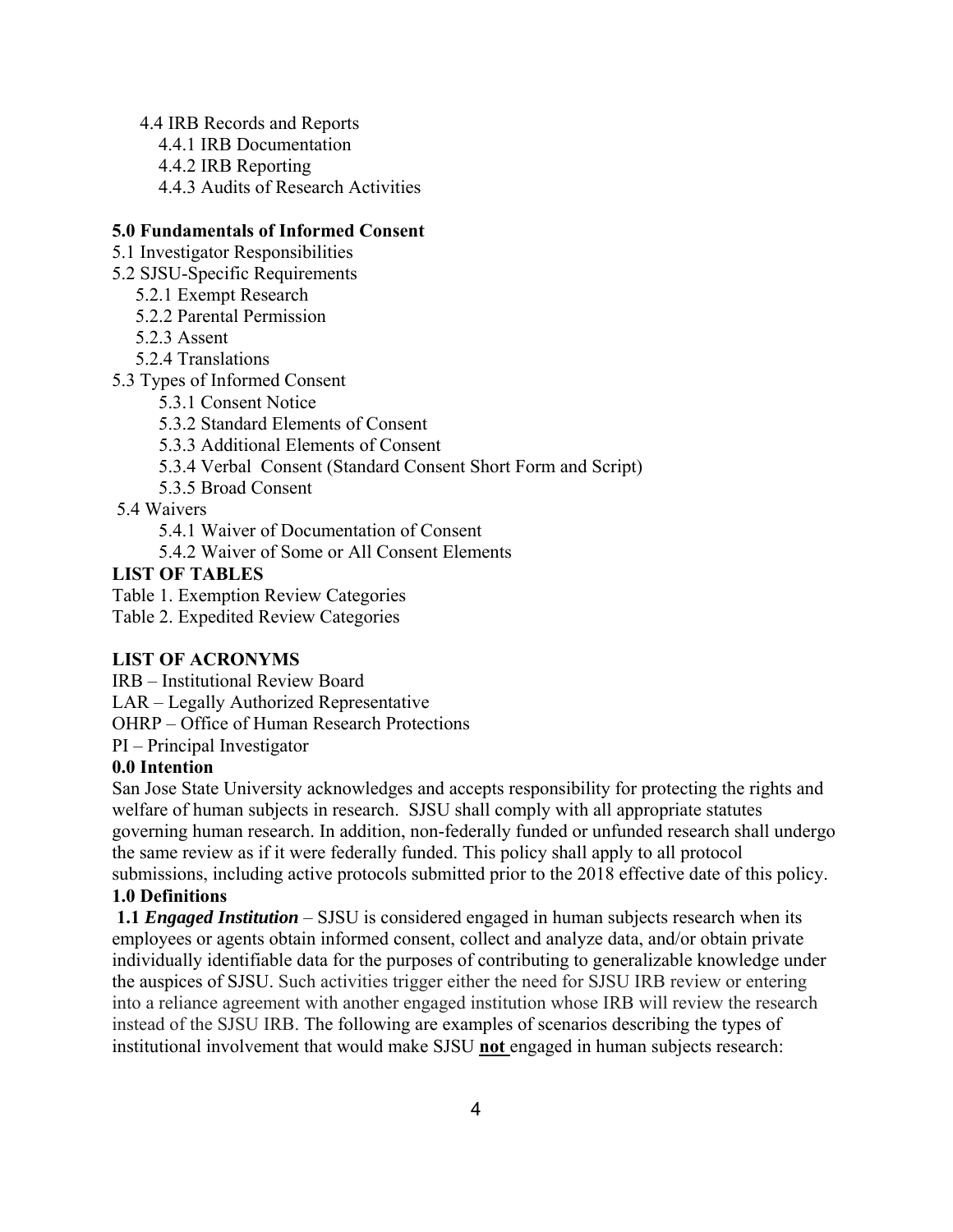- When an SJSU employee or agent consults on research but does not receive or possess identifiable and private information about persons participating in the study.
- When an SJSU employee or agent is engaged in research as a consultant through a noninstitutional contract. In this case, research activities must occur outside of his/her institutional employment and he/she may not reference the institution in documents or publications associated with any reported outcomes.
- When an SJSU employee or agent performs commercial or other services for external investigators, provided that the services performed do not merit professional recognition or publication privileges; the services performed are typically performed for non-research purposes; or SJSU employees or agents do not administer any study intervention being tested or evaluated under the protocol.
- When SJSU employees or agents inform prospective subjects about the availability of research; provide prospective subjects with information about the research (which may include a copy of the relevant informed consent document and other IRB approved materials) but do not obtain subjects' consent for the research or act as representatives of the investigators; provide prospective subjects with information about contacting investigators for information or enrollment; and/or seek to obtain the prospective subjects' permission for investigators to contact them.
- When SJSU permits use of campus facilities for recruitment, intervention, or interaction with subjects by investigators from another institution.

**1.2** *Exclusion* – Activities that do not meet the definition of human subjects research as outlined in both sections 1.3 and 1.6 are excluded from oversight by the IRB and the Office of Research. Investigators may self-determine whether their work qualifies for exclusion by using a decision tool developed by the Office of Research for this purpose. Exclusion should not be confused with exemption, as described in section 4.2.1, a category of human subjects research for which there is limited oversight and which must be registered with the Office of Research.

**1.3** *Human Subject* – A living individual about whom an investigator (whether professional or student) conducting research:

(i) Obtains information or biospecimens through intervention or interaction with the individual, and uses, studies, or analyzes the information or biospecimens; or

(ii) Obtains, uses, studies, analyzes, or generates identifiable private information or identifiable biospecimens.

Although an activity may be considered research, it may not involve human subjects. Except for the populations as defined in (i) and (ii) above, persons involved in a research activity are not considered to be human subjects when the following apply:

 The information collected is not about the individual. That is, the person interviewed/surveyed is asked to provide information specific to his/her expertise or profession as opposed to personal information about him/herself (opinions, thoughts, or perceptions). For example, a welder asked to describe the composite of shielding gas, shielding gas flow rate, and formation of the weld bead is not disclosing information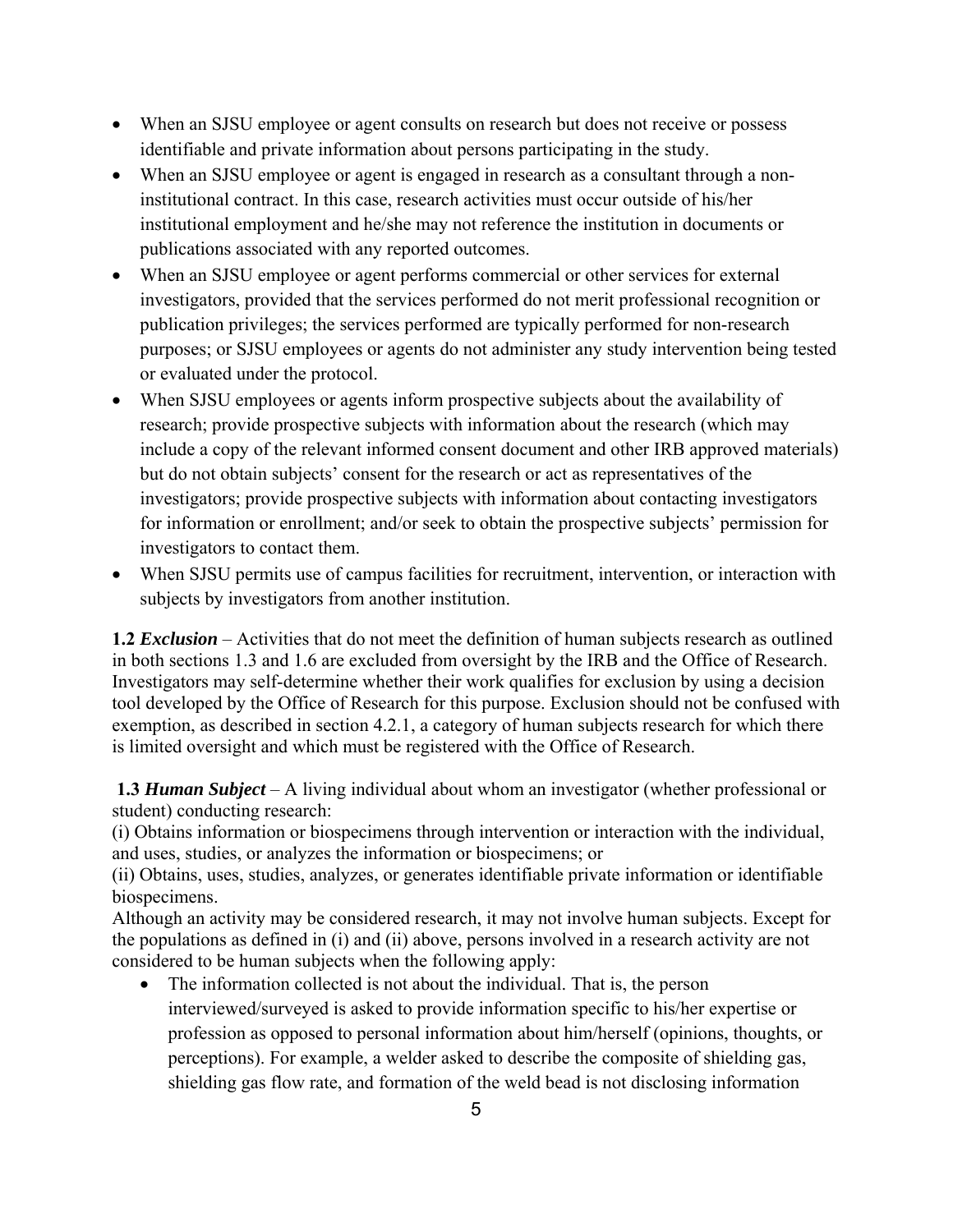about him/herself and, as such, is not a research subject. Likewise, an entomologist who describes the varieties of pesticide used to control a specific pest and to identify the types of pesticides that are used most frequently is contributing his/her expertise rather than information about him/herself.

- The information must be about a living individual to qualify as a human subject. Review of death records does not involve human subjects. However, analyses of identifiable biological specimens or identifiable private records of living individuals do require review and approval before analysis may begin.
- When an activity uses diagnostic or classification data for epidemiologic and analytic purposes that are not identifiable by individual or group and when such data are not proposed for a use that conflicts with the conditions under which the data were originally obtained.
- When research data are taken from the public domain and may include data traceable to known individuals or social groups who have clearly made both the information and their identities available for any forms of scrutiny and analysis within the limitations set by statutes concerning libel.
- When observed behavior takes place in a public arena or locale and is observed as aggregate behavior in such a way as to preclude any post-facto identification of individuals.

**1.4** *Identifiable Private Information* – Information about behavior that occurs in a context in which an individual can reasonably expect that no observation or recording is taking place, and information that has been provided for specific purposes by an individual and that the individual can reasonably expect will not be made public (e.g., a medical record). Private information is identifiable when the identity of the subject is or may readily be ascertained by the investigator or associated with the information.

**1.5** *Minimal Risk* – The probability and magnitude of harm or discomfort anticipated in the research are not greater than those ordinarily encountered in daily life or during the performance of routine physical or psychological examinations or tests.

**1.6** *Research* – A systematic investigation, including research development, testing, and evaluation, designed to develop or contribute to generalizable knowledge. The following activities are deemed not to be research:

- Scholarly and journalistic activities (e.g., oral history, journalism, biography, literary criticism, legal research, and historical scholarship), including the collection and use of information that focus directly on the specific individuals about whom the information is collected.
- Public health surveillance activities, including the collection and testing of information or biospecimens, conducted, supported, requested, ordered, required, or authorized by a public health authority. Such activities are limited to those necessary to allow a public health authority to identify, monitor, assess, or investigate potential public health signals, onsets of disease outbreaks, or conditions of public health importance (including trends,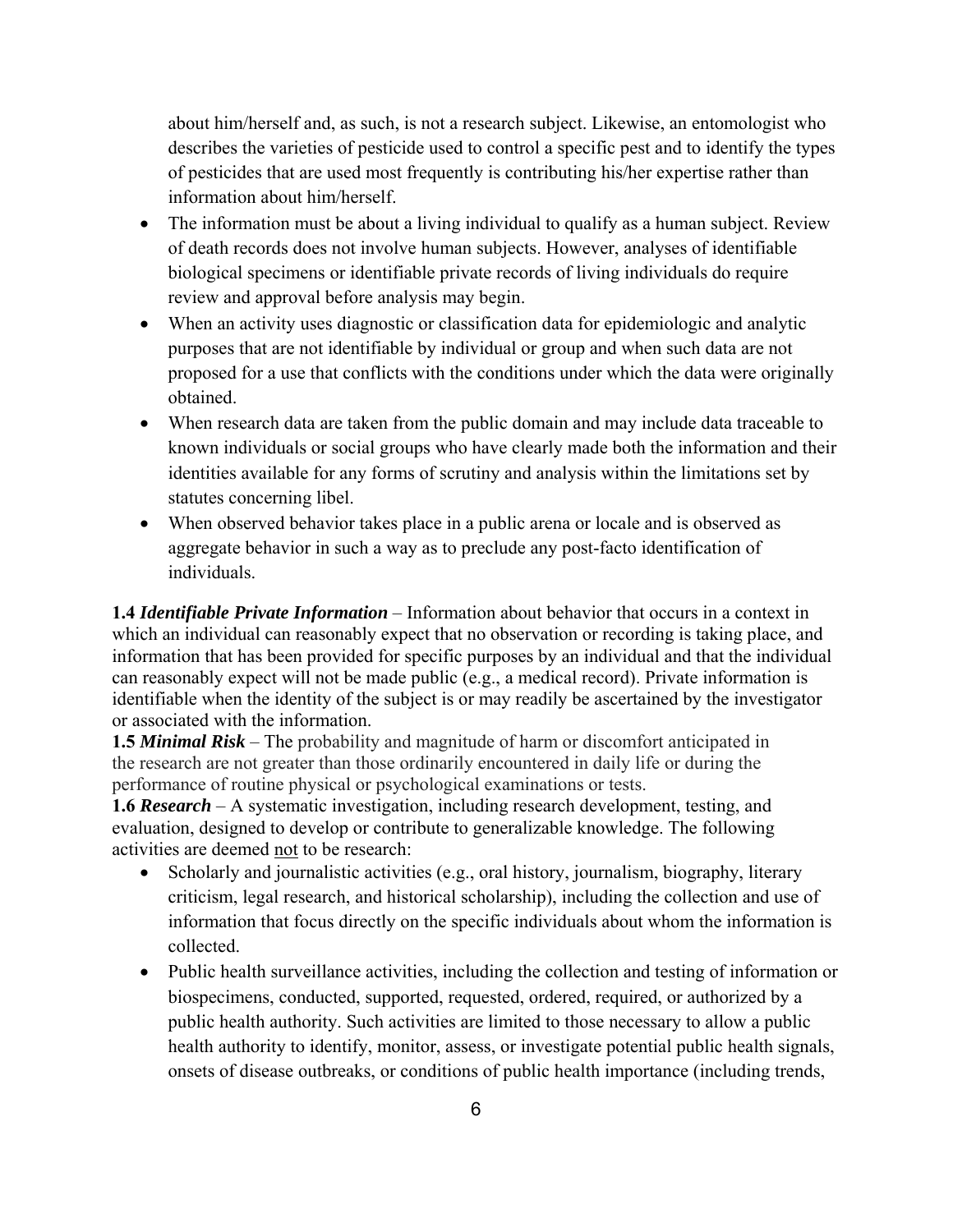signals, risk factors, patterns in diseases, or increases in injuries from using consumer products). Such activities include those associated with providing timely situational awareness and priority setting during the course of an event or crisis that threatens public health (including natural or man-made disasters).

- Collection and analysis of information, biospecimens, or records by or for a criminal justice agency for activities authorized by law or a court order solely for criminal justice or criminal investigative purposes.
- Authorized operational activities (as determined by each agency) in support of intelligence, homeland security, defense, or other national security missions.
- Studies conducted for the purpose of program evaluation, needs assessment, or quality control in which findings are solely intended for use in internal program planning and development and are not designed to contribute to generalizable knowledge.
- Student classroom work intended as research practicum (see Section 2.3.2 for restrictions).

### **2.0 Scope of Policy**

#### **2.1 Federal Regulations**

SJSU human research activities are to be conducted according to the requirements of the code of federal regulations TITLE 45, PUBLIC WELFARE: DEPARTMENT OF HEALTH AND HUMAN SERVICES, PART 46: PROTECTION OF HUMAN SUBJECTS as if all SJSU research were federally supported. The federal regulations represent the minimum compliance requirements for human research activities

#### **2.2 Other Applicable Regulations and Guidelines**

**2.2.1 State, Federal, and Tribal Law** – Where state, federal , or tribal laws require more stringent principles, those will be applied.

**2.2.2 Professional Associations** – Where professional representative organizations such as the American Medical Association, the American Nursing Association, or the American Psychological Association, have established more stringent principles, investigators are encouraged to consider those principles when designing or submitting research proposals for review.

 **2.2.3 Foreign Countries** – Where research takes place in foreign countries, comparable foreign statutes which provide additional protections for human subjects will also apply. **2.3 Applicability to Research When SJSU is an Engaged Institution** 

**2.3.1 To Whom Does SJSU Policy Apply?** Policies and procedures presented here are applicable to all research that, in whole or in part, involves human subjects if the research is sponsored by SJSU, or the research is conducted by or under the direction of SJSU employees, auxiliary employees, and/or students (including student/faculty collaborative research) under the auspices of SJSU. Student research must be supervised by a member of the faculty.

**2.3.2 Student Research vs. Classroom Activities –** Policies and procedures presented here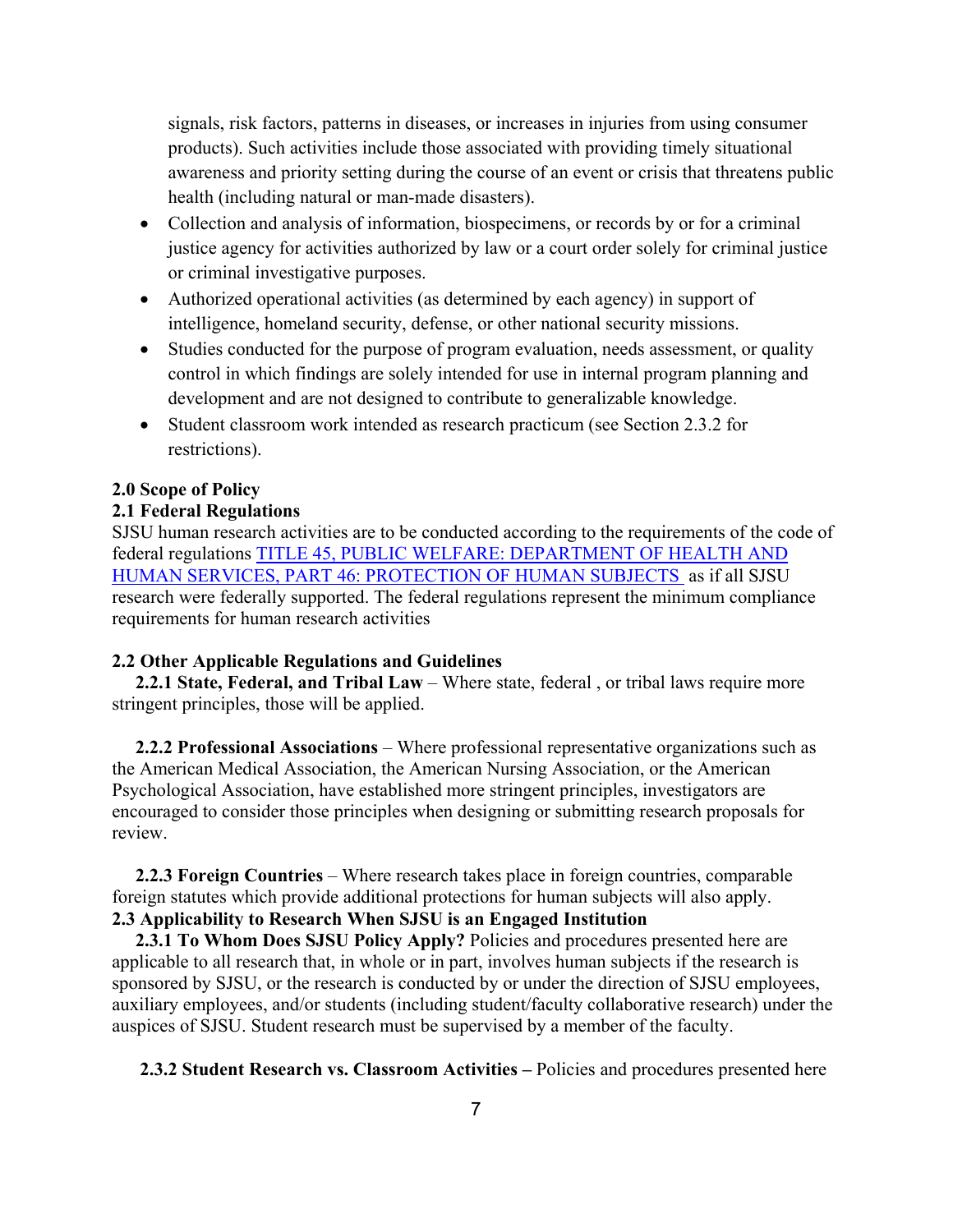are applicable to any student-initiated and/or student conducted work that meets the definitions outlined in both sections 1.3 and 1.6.

Policies and procedures presented here are explicitly not applicable to courses that deal with established research methodology and which have been identified by faculty supervisors as research practicum. Numerous departments offer courses that require students to undertake small projects in which people are interviewed, observed, or otherwise serve as human subjects. The primary purpose of providing training in research methods is for the student to become more knowledgeable about the research process. Instructors may assign a project, in conjunction with the course, in which students design a study, recruit participants, collect and analyze data, and report their findings in the form of a final paper. Since the intent of the project/assignment is to train students, the assignment is not considered to be research as defined within the federal regulations and section 1.6 of this policy and is not subject to IRB review. The course instructor is responsible for including information about ethical research practices and providing direct supervision of each project. Projects conducted for this purpose should not exceed minimal risk, target special populations, or include sensitive subject matter. The instructor of such a course is required to assure that procedures associated with, and data collected from, human subjects within these settings conforms to the ethical principles and guidelines established within the discipline and any other related rules.

If the course assignment produces results that may be of interest to the academic community, the IRB recommends that the student replicate the study under an IRB-approved protocol. The IRB does not have the authority to approve research retrospectively. If the primary intention of the student and faculty supervisor is to contribute to generalizable knowledge, then IRB approval is needed prior to commencement of the research.

**2.3.3 Collaborative Research and Reliance Agreements –** SJSU will abide by the single IRB mandate outlined in the federal regulations at 45 CFR 46.114 (b)(1). When both SJSU and another domestic institution are engaged in collaborative research, only one IRB need review the IRB proposal. The non-reviewing institution will establish a reliance agreement with the reviewing institution. The reviewing IRB will be identified either by the funding agency, by the lead institution, or by consensus between the institutions.

## **2.4 Applicability to Research When SJSU is not an Engaged Institution**

**2.4.1 External Investigators with External IRB Approval –** SJSU IRB approval is not needed in cases where a non-SJSU investigator conducts research at SJSU or recruits SJSU students or employees as research participants, provided that the investigator has obtained IRB approval from a supporting institution. The external investigator should register their IRBapproved work with the Office of Research using a form developed for this purpose. Nothing in this policy prevents SJSU department heads from declining to assist external investigators with their research endeavors.

**2.4.2 External Investigators from Institutions Lacking IRBs** – Federal regulations give common rule departments and agencies authority to enforce compliance directly against IRBs. For this reason, SJSU does not require its IRB to review research projects by external investigators who either come from an institution lacking an IRB or who are conducting research independent of any institutional support. SJSU will not take responsibility for or provide institutional support for external investigators' research activities.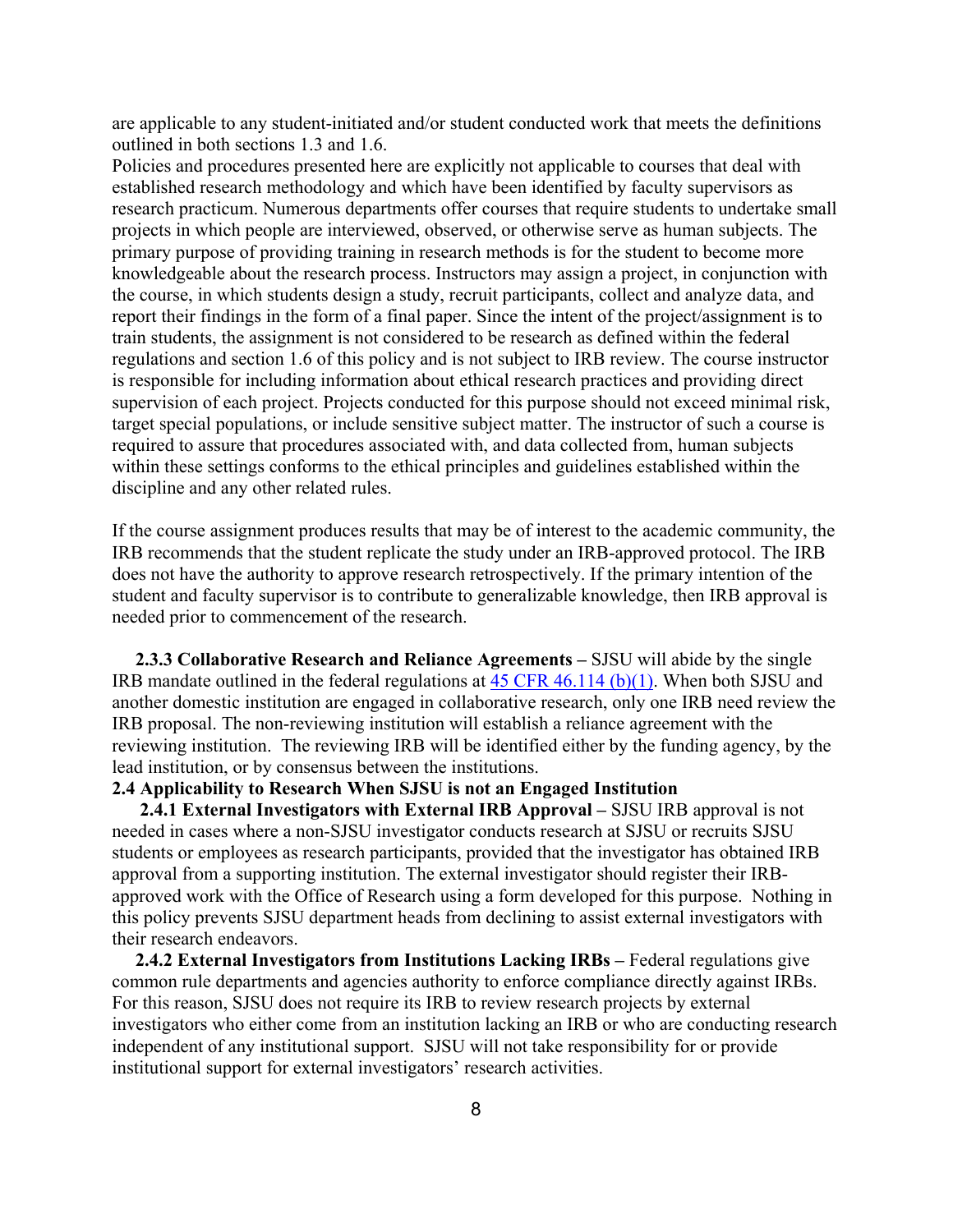# **3.0 SJSU Personnel Responsibilities and Authority**

**3.1 Principal Investigator —**The principal investigator (PI) is responsible for conduct consistent with the ethical treatment of research participants and data. A PI is the individual in charge of a research project and must be qualified in the area of the proposed human subjects research. The PI must assume responsibility for compliance with the present policy. A student may not serve as PI but may be supervised by a faculty member to be a student investigator. PI responsibilities include:

- Completing the training requirement for the protection of human subjects in research as outlined on the Office of Research website and ensuring all research personnel are adequately trained.
- Submitting a complete proposal that is clearly written for a general audience.
- Adhering to all proposed actions that have been approved.
- Informing the IRB of any modifications to the proposed research.
- Informing the IRB of unanticipated problems, adverse events, or injuries within no more than one week (7 calendar days).
- Carefully monitoring research by students, staff, or associates conducted under the guidance and supervision of the PI.
- Complying with an SJSU IRB decision to suspend or withdraw its approval for the project.
- Applying all relevant professional standards.

**3.2 Institutional Review Board (IRB) Members –** The SJSU IRB is responsible for the appropriate review and oversight of human research activities. The IRB is a 13 to 15-member operating committee that is appointed by the Academic Senate and reports to the Curriculum and Research policy committee.

The IRB shall be comprised of persons from diverse backgrounds to promote complete and adequate review of research proposals involving human subjects, shall include both male and female members, at least one member whose primary expertise is in a nonscientific area, and at least one community member who is not affiliated in any way with SJSU. The IRB shall include one physician or licensed health professional, and may include an additional consultant for specific protocol reviews as needed.

Membership shall provide for one faculty member from each senate representative unit with an additional faculty member from each of the Colleges of Education, Social Sciences, and Applied Sciences and Arts

When research involving a category of vulnerable subjects (e.g., prisoners, children) or individuals with impaired decision making ability is to be reviewed, the IRB shall consider the inclusion in its reviewing body of one or more individuals who have as a primary concern the welfare of these subjects. In addition, federal Department of Education regulations require that when an IRB reviews research for one of its programs that purposefully requires inclusion of handicapped children or mentally disabled persons as research subjects, the IRB must include at least one person primarily concerned with the welfare of these subjects [34 CFR 97.107(a)].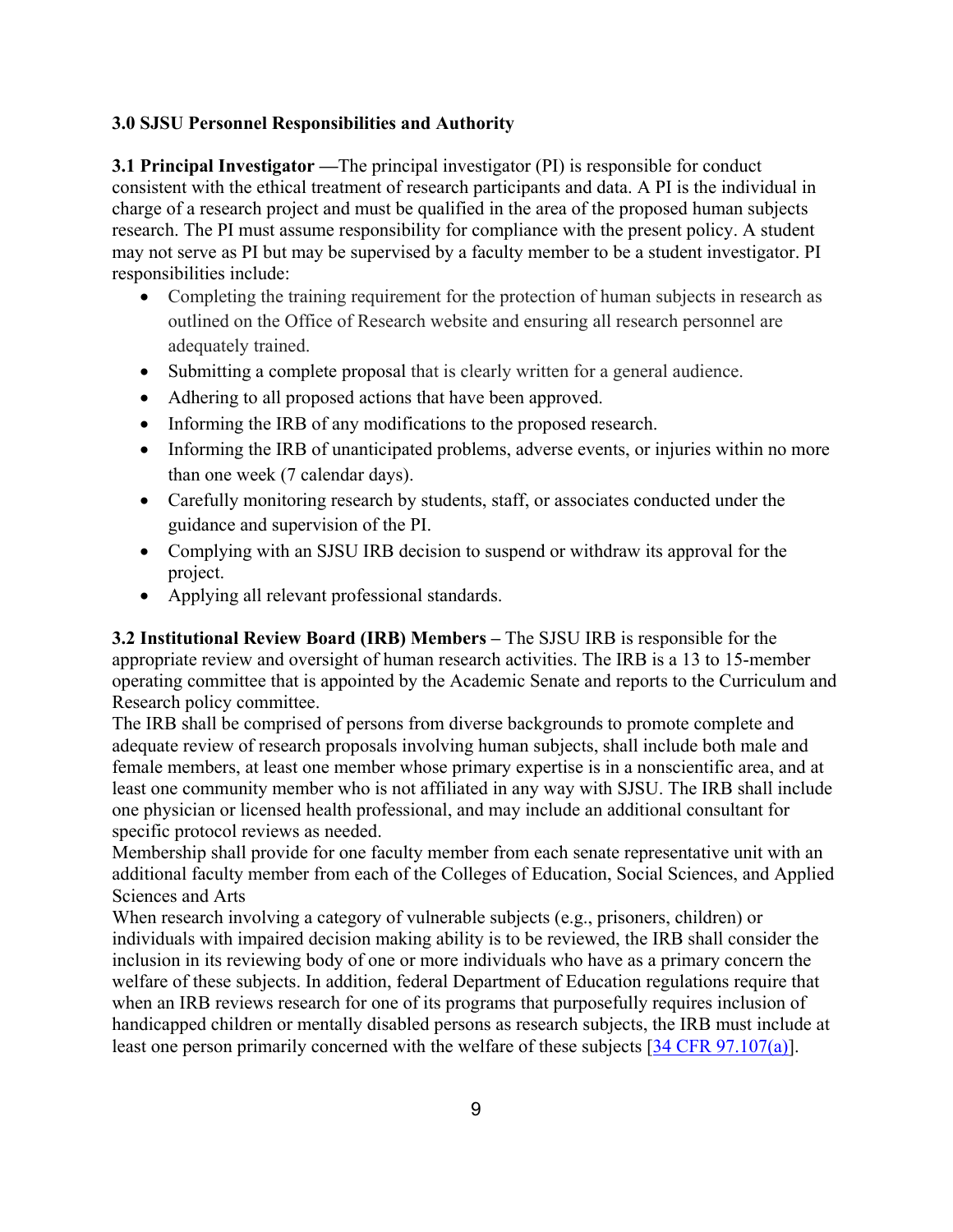IRB members from SJSU receive three-year appointments, which are renewable. Community members and students serve for one year. The Associate Dean and a qualified IRB staff person for the Office of Research serve as ex-officio members of the IRB, maintain IRB files, and process protocol reviews. The qualified staff member has voting status as an ex officio member of the IRB and may carry out administrative reviews for minimal risk research. Recruitment of faculty and student members to serve on the IRB will be done through the normal

Committee on Committees process for the seats designated for faculty and student members. All applicants will submit a one-page written statement describing their qualifications to serve on the board. When there are multiple applications for any seat, the Executive Committee of the Academic Senate will select individuals to serve. In considering potential IRB members, attention should focus on the person's research skills and experience and careful consideration of the balance of new and continuing members so the board retains experienced members yet also brings on new members.

IRB member responsibilities and authority include:

- Evaluating discipline-specific research proposals submitted by SJSU PIs to ensure that research involving human subjects is conducted ethically and according to institutional, state, and federal policies.
- Approving, requiring modifications, or disapproving (under convened committee) research involving human subjects conducted at SJSU or in the name of SJSU.
- Suspending or terminating (under convened committee) approval of research that is not being conducted in accordance with this policy and federal regulations or that has resulted in unanticipated serious harm to human subjects.

The IRB shall have access to all information and records necessary to conduct an adequate review of all proposed research involving human subjects to safeguard their rights and welfare. The IRB shall require that information that it deems necessary to protect the rights and welfare of human subjects be given to the subjects as part of the informed consent process. The IRB shall apply the criteria for approval outlined in the federal regulations at 45 CFR 46.111.

**3.3 Institutional Officer (IO) –** SJSU's Institutional Officer, the Associate Vice President for the Office of Research, has administrative authority for the protection of human subjects. The IO responsibilities and authority include:

- Maintaining federal wide assurance with the Office of Human Research Protections (OHRP) at the Department of Health and Human Services.
- Reporting unanticipated harms to OHRP, when applicable.
- Proposing actions for various compliance issues, including suspension and termination of research. The IO may suspend research; only the convened committee may terminate research.

**3.4 Other Institutional Officials –** Research that has received IRB approval may be subject to further review by officials of the University; however, no official (including the IO) may approve and authorize research that has not been approved by the IRB.

# **4.0 Description of Procedures**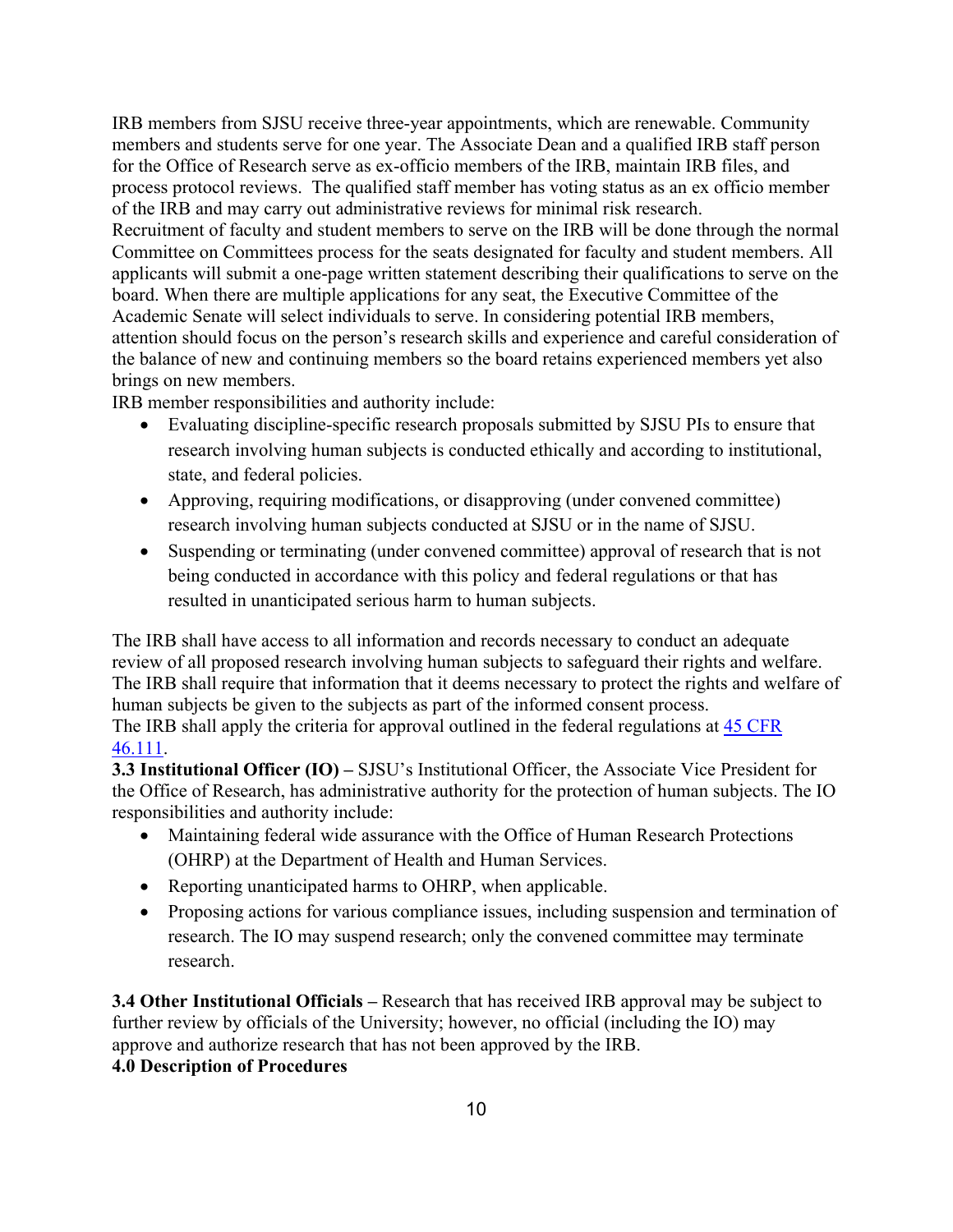#### **4.1 Protocol Submission Procedures**

**4.1.1 Training Requirements –** Prior to submission of a research protocol to the IRB, any SJSU employee planning to perform or to supervise student research involving human subjects must complete and file with the Office of Research an affirmation attesting to the successful completion of all training courses required of PIs. The nature of the training and access to it is provided on the IRB website.

IRB members are required to complete a training requirement within one month of joining the committee. The nature of the training and access to it is provided on the IRB website.

**4.1.2 Protocol Documents –** The protocol shall provide a complete description of the purpose and background of the research, the methods and procedures used to recruit participants and obtain data, the data management plan, and the risks and benefits of the research. In the protocol, the PI shall make provisions for the adequate protection of the rights and welfare of prospective research participants, delineate the research team's responsibilities toward the subjects involved in the research, and ensure that pertinent regulations are observed.

For all research, the PI is required to provide adequate information about the research to potential subjects so that an informed decision can be made regarding participation. The procedures for providing this information must be outlined in the protocol. The expectations for the consent process for both exempt and expedited research are outlined in section 5.0.

Regardless of the type of review that is applied to a research protocol (exempt, expedited, convened committee), all protocol submissions must be complete, written in a manner that is comprehensible to a general audience, and apply relevant professional standards and best practices, including the minimization of risk to participants and a plan to mitigate conflicts of interests and/or situations that present undue influence.

**4.1.3 Protocol Routing –** Protocols that present minimal risk to subjects, if not found to be exempt under an administrative review by a qualified IRB staff member for the Office of Research, shall be assigned to individual IRB members on a rotating basis by a qualified IRB staff member. IRB staff may screen protocols to ensure they are complete and coherent before routing them an IRB member.

Protocols that present greater than minimal risk to subjects, as determined by a qualified IRB staff member who is also a member of the IRB or by an individual IRB member, must be reviewed by the convened committee.

Subsequent modifications to approved protocols shall undergo an administrative review by a qualified IRB staff member for the Office of Research, unless the modifications increase the risks to subjects. Modifications that increase the risks to subjects shall be reviewed by an IRB member or by the convened committee.

# **4.2 Review Categories**

**4.2.1 Exempt Review and Registration –** The federal regulations exempt several classes of research from IRB review. SJSU bases recognition of these exemptions on two assumptions: (1) the risk to participants in research is so minimal that requiring an IRB review represents unwarranted intrusion into the research process; and (2) investigators (faculty, students, staff) understand, accept, and will implement the principles of informed consent contained in this policy.

Table 1 lists the categories of research that qualify for exemption from IRB review under the federal regulations at 45 CFR 46.104. The table also shows how these categories apply to the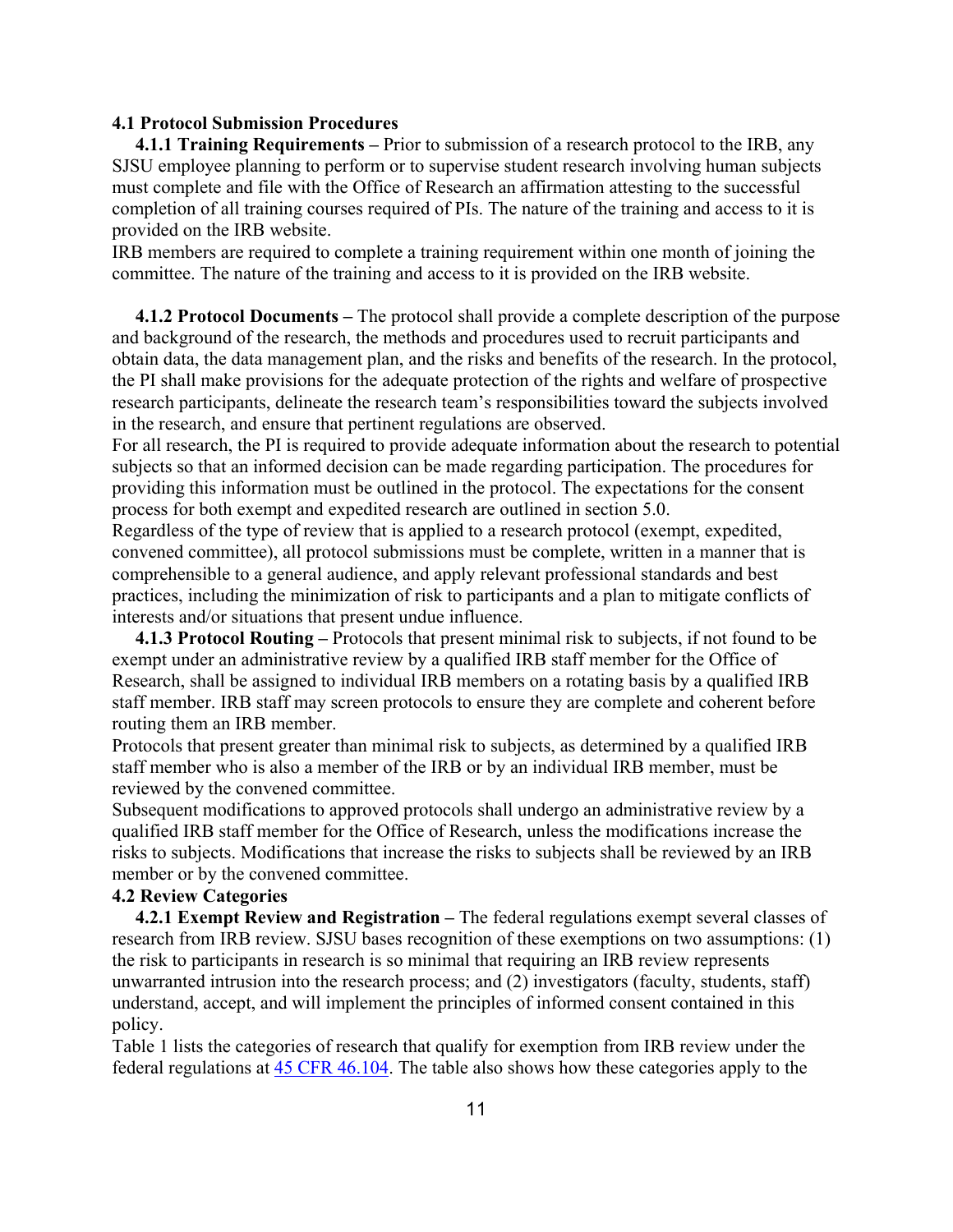regulatory subparts protecting certain vulnerable subjects (pregnant women, human fetuses, and neonates; prisoners; and children). SJSU has adopted the application of the exemption categories to these protected groups according to the federal regulations. Table 1 outlines the type of consent process which SJSU requires of research qualifying for exemption. In most cases, a written consent notice is provided to subjects but documentation of consent (i.e., a signature on a consent form) is not required. The expectations for the consent process for all review categories are outlined in greater detail in section 5.0.

Exemption is not the same as exclusion. Investigators may not self-determine exempt status and must register a complete protocol with the Office of Research for activities that may qualify for exemption. Protocols shall be screened by a qualified IRB staff member and those protocols that are determined to be exempt from IRB review will undergo an administrative review by the Office of Research only. Registration is not complete until confirmation from the Office of Research has been received by the investigator. The Office of Research reserves the right to evaluate the risk to human subjects in research identified as exempt and to require formal IRB review if the risk is greater than minimal or if it is deemed that expedited or full review is required.

The federal regulations identify the concept of "limited IRB review" for some categories of exempt research at  $45 \text{ CFR}4 \cdot 6.111(a)(8)$ . For the purposes of SJSU policy, the limited IRB review is akin to an administrative review conducted by the Office of Research which takes into consideration the privacy and confidentiality protections afforded to subjects as well as the consent procedures outlined in the protocol (when applicable).

An administrative review can be conducted by a qualified staff member for the Office of Research. In cases where the work is also subject to a limited IRB review under the federal regulations, the review can be conducted by a qualified staff member who is also a member of the IRB or through an expedited review by an IRB member.

**4.2.2 Expedited Review –** An expedited review procedure consists of a review of research involving human subjects by the IRB chairperson or by one or more experienced reviewers designated by the chairperson or a qualified staff member from among members of the IRB in accordance with the requirements set forth in 45 CFR 46.110. In reviewing the research, the reviewer may exercise all of the authorities of the IRB except that the reviewer may not disapprove the research. Only a convened committee may disapprove research protocols. IRB members are informed of initial review, continuing review, and protocol modifications using expedited procedures via a tracking system provided by the Office of Research. Research is eligible for an expedited review if it presents no more than minimal risk to human subjects and involves procedures or activities outlined by OHRP and listed in Table 2. The activities listed should not be deemed to be of minimal risk simply because they are included on this list. Inclusion on this list merely means that the activity is eligible for review through the expedited review procedure when the specific circumstances of the proposed research involve no more than minimal risk to human subjects.

The expedited review procedure may not be used where identification of the subjects and/or their responses would reasonably place them at risk of criminal or civil liability or be damaging to the subjects financial standing, employability, insurability, or reputation, unless reasonable and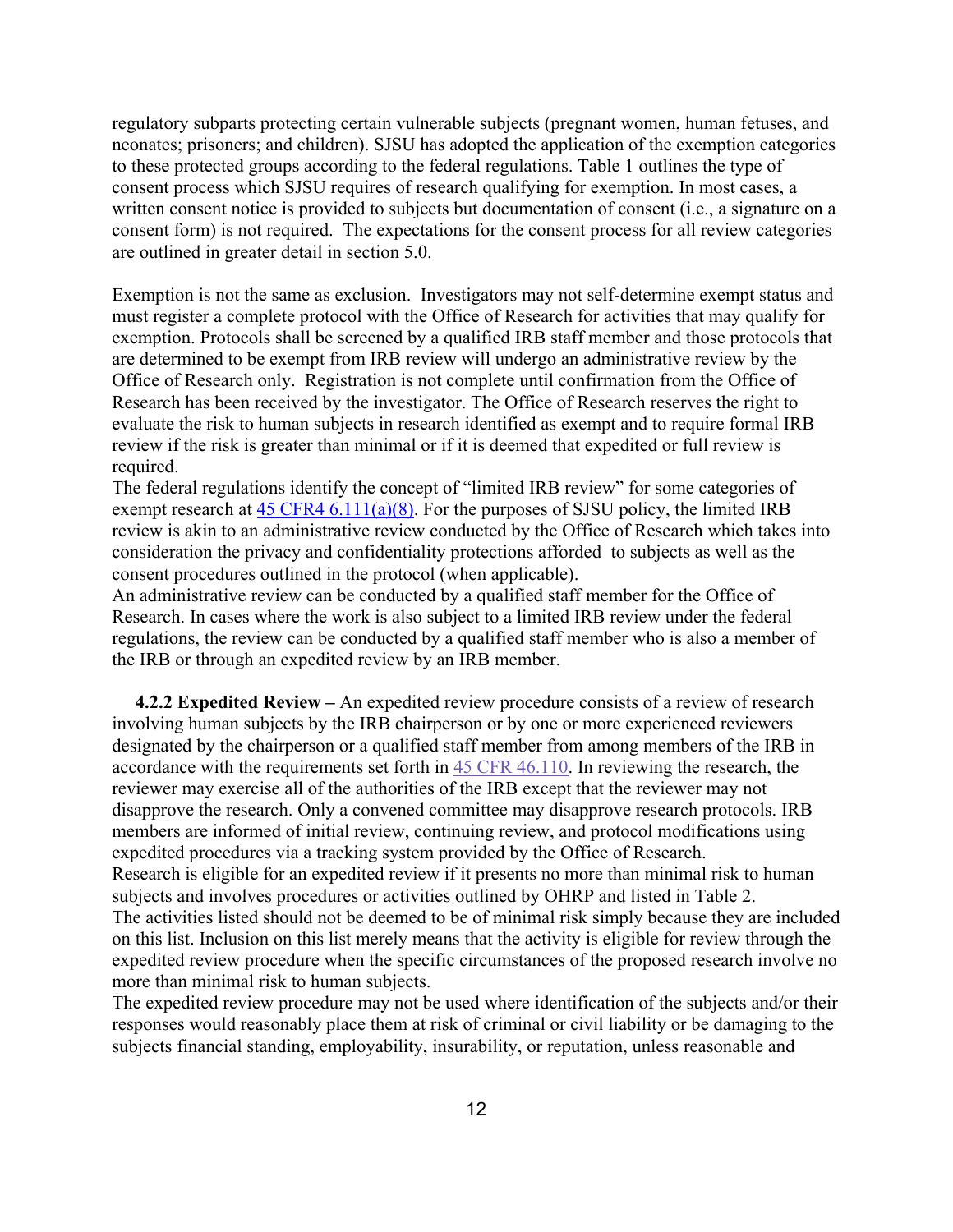appropriate protections will be implemented so that risks related to invasion of privacy and breach of confidentiality are no greater than minimal risk.

The expedited review procedure may not be used for classified research involving human subjects.

Federal regulations describe the general requirements for informed consent and allowable waivers at

45 CFR 46.116 and 45 CFR 46.117 respectively. The fundamentals of informed consent are discussed in greater detail in section 5.0 of this policy.

**4.2.3 Convened Committee / Full Review –** If the research is not eligible for an exempt or expedited review because it involves more than minimal risk to subjects, the protocol must be reviewed by the convened IRB membership at the monthly meeting. Full review will take place with a quorum of the IRB, defined as a majority of the total membership, including at least one member whose primary concerns are in a nonscientific area. Research protocols shall be distributed to the full membership at least one week in advance of the scheduled meeting. A protocol shall be approved if it receives the approval of a majority of those members present at the meeting. A primary reviewer is identified to present a specific protocol to other members in attendance. Following presentation and discussion, the committee will vote on a motion to either: 1) approve the protocol as it stands; 2) request revisions to the protocol to secure approval; 3) request that additional information be provided prior to further review by the convened committee; or 4) disapprove the protocol.

The IRB shall apply the criteria for approval outlined in the federal regulations at 45 CFR 46.111 and shall approve the research if:

- Risks to subjects are minimized by using procedures that are consistent with sound research design and that do not unnecessarily expose subjects to risk and, whenever appropriate, by using procedures already being performed on the subjects for diagnostic or treatment purposes.
- Risks to subjects are reasonable in relation to anticipated benefits from the research.
- Selection of subjects is equitable, considering the purpose of the research, the setting, and the population from which subjects will be recruited, with special consideration for vulnerable populations and/or subjects who may be vulnerable to undue influence or coercion.
- Subjects are fully informed of their rights and of the potential risks and benefits of participation in the research.
- Informed consent will be obtained from each prospective subject, as needed, and appropriately documented unless a waiver of documentation of consent is granted.
- Where appropriate, the research plan makes adequate provision for monitoring the data collected to ensure the safety of subjects, protecting the privacy of subjects, and maintaining the confidentiality of data.

**4.2.4 Continuing Review –** Continuing annual review for approved protocols that qualified for exemption or expedited review is not required unless modifications to the ongoing research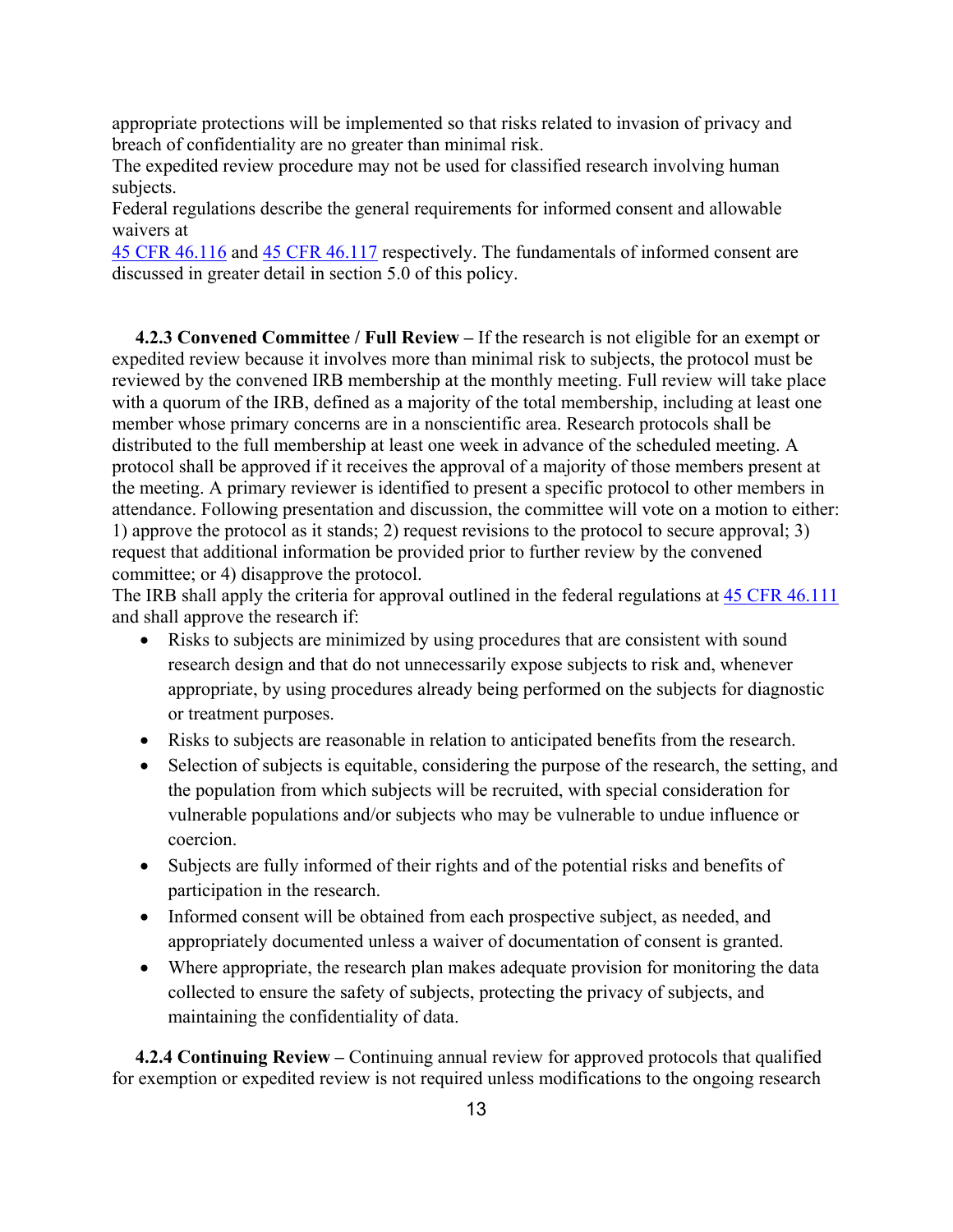significantly change the risks to subjects or the IRB has documented the need for continuing review for a specific protocol.

Protocols approved under a convened committee must undergo a continuing review at least annually. Investigators are responsible for submitting an extension request for continuing review prior to the expiration date of the protocol approval.

Regardless of the type of initial review (exempt, expedited, convened committee) or whether continuing review is needed, investigators are responsible for communicating any changes or modifications to the approved research protocol to the IRB. Submitting modification requests to an approved protocol and obtaining approval for the modification is required before the modification can be implemented except where the modification is necessary to eliminate apparent immediate hazards to subjects.

# **4.3 Communication between the IRB and Investigators**

**4.3.1 Written Communication to Investigator –** Protocol forms, including consent templates, shall be provided on the IRB website.

Approvals, recommendations, restrictions, conditions, or disapprovals shall be communicated to the PI in written form. Reasons for disapproval shall be set forth in detail with IRB recommendations for modification of the proposal.

**4.3.2 Written Communication from Investigator –** All changes to a protocol in response to IRB recommendations must be made in writing.

 **4.3.3 Appeal Procedures –** If an investigator believes that his/her protocol has been disapproved because of incorrect, unfair, or improper evaluation by the IRB, s/he may appeal to the IRB chairperson. Likewise, if an investigator believes requests made by an IRB member are unfair or improper, s/he may appeal to the IRB chairperson. If the IRB chairperson upholds the disapproval or the IRB request made by an individual IRB member, the investigator shall show cause in writing within 3 weeks after the negative decision as to why the IRB decision should be reversed. The appeal shall be considered by a full convened committee review.

**4.3.4 Compliant Procedures –** Complaints about failure to protect human subjects participating in research activities covered by this policy shall be made in writing to the IRB chairperson and to the Associate Vice President for the Office of Research.

 Upon receipt of a complaint, the IRB Chairperson and one IRB member shall investigate the complaint and shall make a report with a recommended action to the full IRB and to the AVP for the Office of Research. If the report includes recommendations to modify or terminate approval for the activity, the chairperson shall convene the IRB no later than the next scheduled meeting to discuss the complaint and all other pertinent information. After reviewing all the evidence and addressing all appropriate questions, the IRB may decide to affirm the appropriateness of the activity, to request modification(s), or to terminate approval for the activity. The IRB decision shall be communicated to the complainant, the PI, and the AVP for the Office of Research in writing.

**4.3.5 Reporting Procedures for Unanticipated Problems, Adverse Events or Injuries —** Any unanticipated problems, adverse events or injuries to human subjects during the course of the research must be reported to the IRB via the Office of Research promptly, within no more than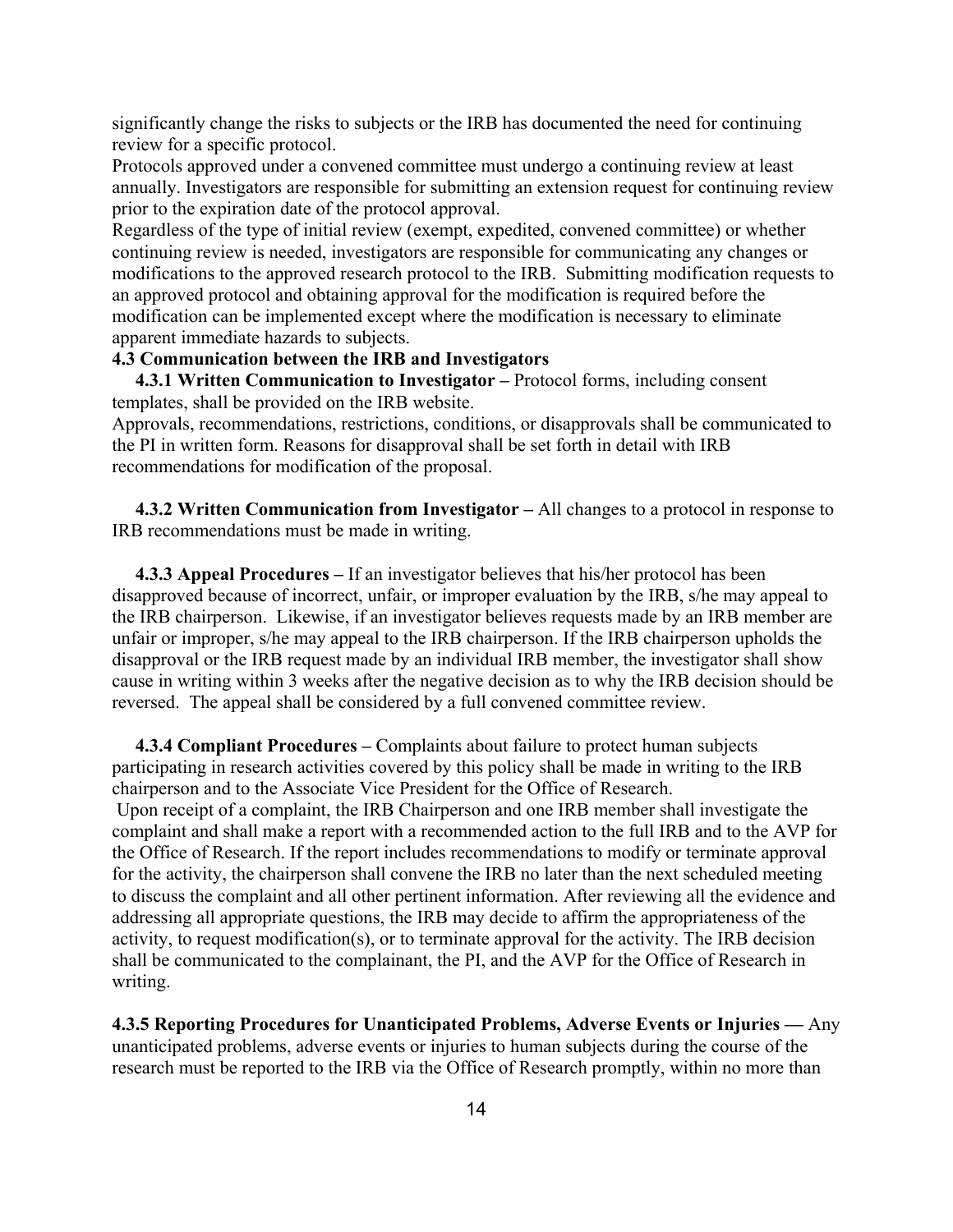one week (7 calendar days), by the principal investigator, using a form designated for this purpose that is posted on the IRB website.

An unanticipated problem is characterized as being:

- (1) Unexpected (in terms of nature, severity, or frequency) in relation to the IRB-approved research procedures described in protocol documents;
- (2) Related or possibly related to participation in research; and
- (3) Suggests that the research places subjects or others at greater risk of harm than was previously known.

An adverse event or injury is any untoward or unfavorable medical occurrence in a human subject, including any abnormal sign, symptom, or disease temporally associated with the subject's participation in the research. Adverse events encompass both physical and psychological harms.

A qualified IRB staff member shall triage such reports and any follow up information to the AVP for the Office of Research and the IRB chair. The IRB chair shall determine whether any corrective actions or substantive changes are required to the protocol with the assistance of at least one other IRB member or a sub-committee designated by the chair. The AVP for the Office of Research shall determine whether further reporting to other institutional officials or to OHRP is required.

The PI shall be notified by the Office of Research of any corrective actions or changes the IRB has determined are needed. These may include, but are not limited to: modification to selection criteria; modification to consent documents; provision of additional information to previously enrolled subjects; implementation of additional procedures for monitoring subjects; suspension of enrollment of new subjects; suspension of research procedures.

# **4.4 IRB Records and Reports**

**4.4.1 IRB Documentation –** The IRB shall prepare and maintain adequate documentation of IRB activities. Records of specific human subjects research activity shall be maintained for three years after termination of the last IRB approval period for the activity. Records shall include the following:

- Current IRB membership and operating procedures.
- Copies of all human subjects research proposals reviewed, with all pertinent materials that accompany the proposals, progress reports, and any reports of unanticipated or adverse events.
- Minutes of IRB meetings in sufficient detail to show names of attendees, actions taken with the votes specified, basis for requiring changes in or disapproving human subjects research, summaries of discussions of controverted issues and their resolution. If any member has a conflicting interest regarding any research, the minutes shall show that this member did not participate in the review, except to provide information requested by the IRB.
- Reports of continuing review activities, including the rationale for conducting continuing review of research that would otherwise not require it.
- Copies of all IRB correspondence.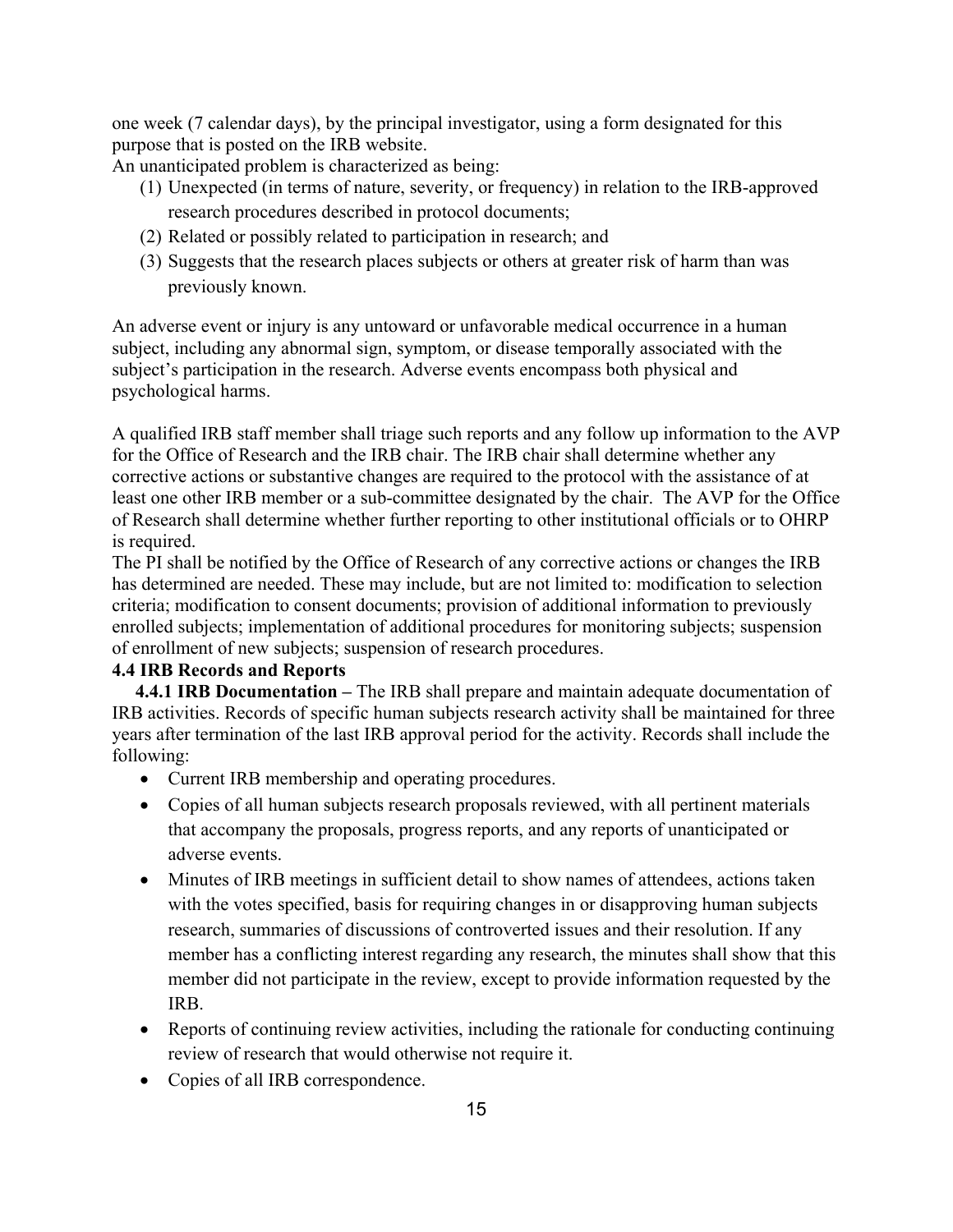**4.4.2 IRB Reporting –** The IRB shall report promptly to OHRP these matters of information:

- Any serious or continuing noncompliance by research investigators, SJSU, or its agencies with the requirements of this policy.
- Any unanticipated problems or adverse events that meet the OHRP reporting criteria.
- Suspension or termination of IRB approval (with a statement of reasons for the IRB action), when required by OHRP.

**4.4.3 Audits of Research Activities** – The Office of Research and the IRB have the authority to obtain any original research records from the PI for the purposes of auditing the research activity for compliance; records that may be requested include, but are not limited to, signed consent documents and raw data.

# **5.0 Fundamentals of Informed Consent**

OHRP states that "informed consent is one of the primary requirements underpinning research with human subjects; it reflects the basic principle of respect for persons." Informed consent is the knowing consent of an individual or his/her legally authorized representative (LAR) which is obtained without undue influence or coercion. Obtaining informed consent is a process in which an individual is given enough information about a study to make a decision about whether to participate in the research. The consent process involves discussing the details of study participation with a knowledgeable member of the research team, as well as reading and signing a consent form to document that the process has occurred. The consent process must be conducted in a way that facilitates the comprehension of prospective subjects.

**5.1 Investigator Responsibilities** – It is the responsibility of the research team to provide complete information about a study and to obtain meaningful informed consent from the subject or his/her LAR prior to enrolling them in the study. Guided by the federal regulations at 45 CFR 46.116, SJSU requires investigators to maximize the meaningfulness of the consent process by:

- Providing complete information about the study, including beginning with a focused and concise presentation of the key information that is most likely to assist a prospective subject or LAR in understanding the reasons one might or might not want to participate in the research. The standard elements of consent outlined in section 5.3.2 can be considered to satisfy the key information that must be communicated to subjects at the outset of the consent process.
- Facilitating comprehension by using layman's language and text that is well-written and has been proofread.
- Using a clean and clutter free presentation in written consent documents.
- whom signing documents is not the norm. • Describing and following alternatives to written consent for subjects with limited reading skills, who are illiterate, or who are members of a distinct cultural group or community for
- Conducting the consent process in the primary language of subjects and providing them with translations of written documents.
- Providing information about the limits to confidentiality, such as mandated reporting, when appropriate.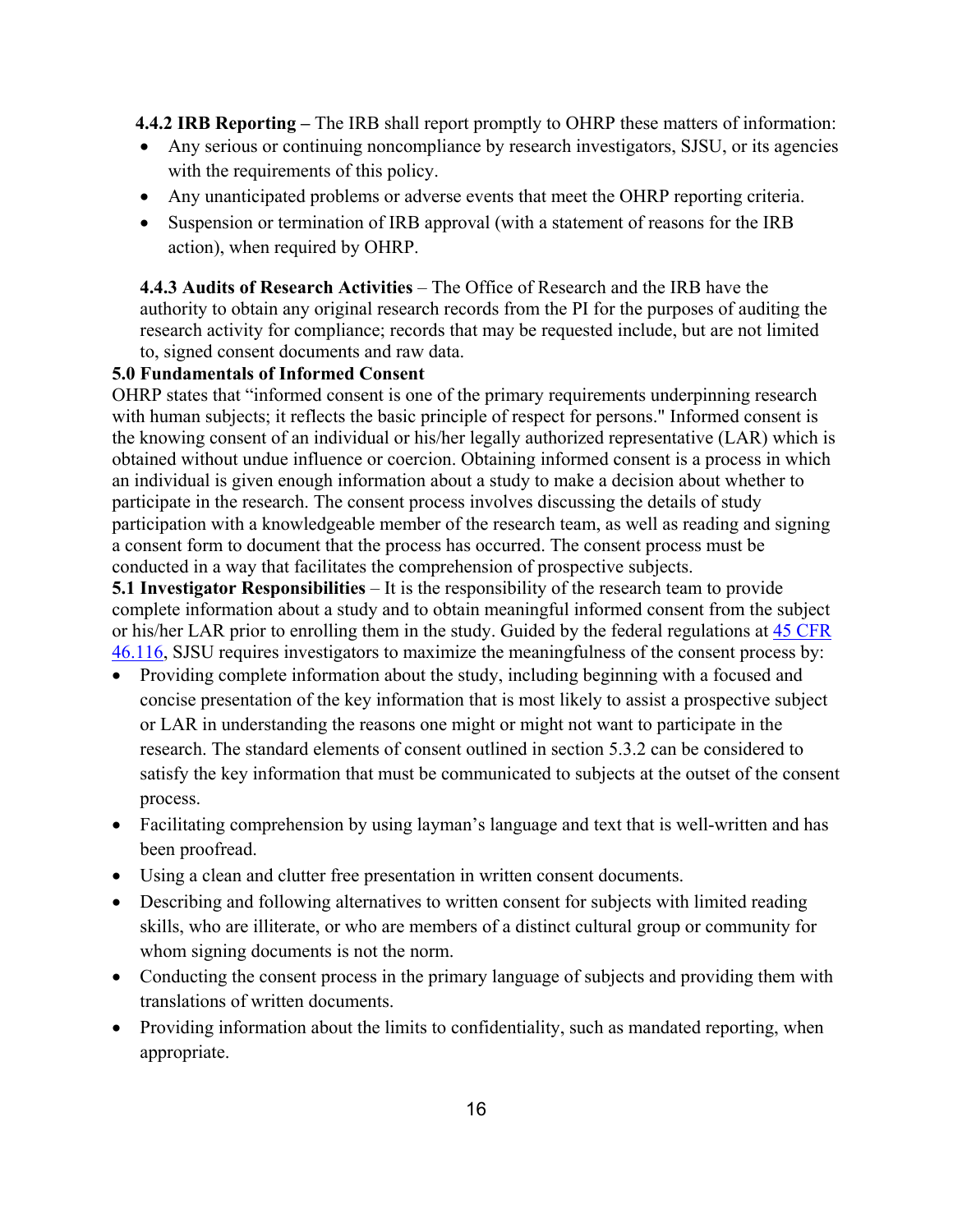• Conducting the consent process under circumstances that offer the subject or the LAR sufficient opportunity to consider whether the subject should or should not participate, including minimizing the possibility of undue influence or coercion, and refraining from the use of exculpatory language.

Where documentation of consent is required or utilized by the research team, the PI is required to maintain such documentation for three years.

Consent is not required for access to identifiable private information from stored records or directly via oral or written communication with prospective subjects for the purposes of recruitment, screening, and determining eligibility for participation as long as there are adequate confidentiality and privacy safeguards for these preparatory-to-research activities.

#### **5.2 SJSU-Specific Requirements**

 **5.2.1 Exempt Research** – Investigators must utilize the most appropriate consent option discussed in section 5.3 for their research. SJSU requires a consent process for research that is granted exempt status by the Office of Research. However, documentation of consent is waived for most exempt research except where the subjects are minors or where other laws or regulations require a participant's written authorization. Table 1 summarizes the type of consent process which SJSU requires of research qualifying for exemption.

**5.2.2 Parental Permission –** Parental permission is required when recruiting children or minors as subjects in research. In California, a minor is identified as a person under the age of 18 years. Parental permission must be obtained in advance of enrolling a minor subject into a study even if the research qualifies for exemption. The exception to the requirement for parental permission is for college students providing their consent for participation in school-based research, such as enrolling in a business or psychology department subject pool for extra credit. The standard elements of consent, as outlined in section 5.3.2, are used when developing a parental permission form. Text should reflect the activities that the child (and the parent, if they are also considered a subject) will be asked to participate in as a research subject.

**5.2.3 Assent** – The assent of children is required in cases where obtaining assent is appropriate, regardless of whether the protocol undergoes an administrative review for exemption or an IRB review. In determining whether a child is capable of assenting, reviewers shall take into account the age, maturity, and psychological state of the children involved. This judgment may be made for all children to be involved in research under a particular protocol or for each child, as is deemed appropriate during the review. If the reviewer determines that the capability of some or all of the children is so limited that they cannot reasonably be consulted, or that the intervention or procedure involved in the research holds out a prospect of direct benefit that is important to the health or well-being of the children and is available only in the context of the research, the assent of the children is not a necessary condition for proceeding with the research. Even where the IRB determines that the subjects are capable of assenting, the IRB may still waive the assent requirement under the same circumstances in which consent may be waived in accordance with section 5.4. The PI is required to provide an explanation in the IRB protocol of how assent will be obtained or a justification for why it would not be appropriate to obtain assent in a specific case.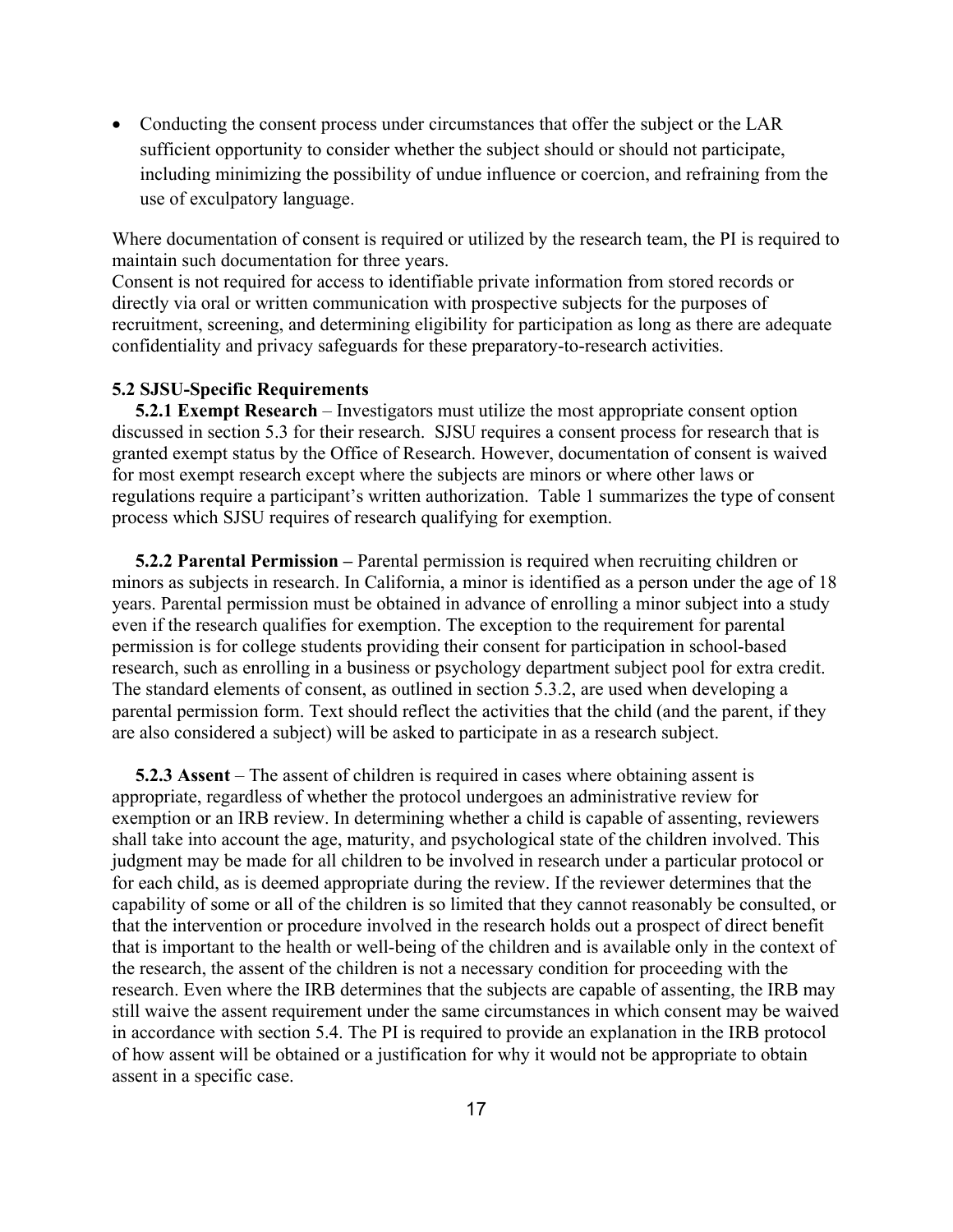investigator secure preliminary IRB approval of the English documents prior to having them **5.2.4 Translations** – Non-English speaking persons must be presented with a consent form and other written materials in their primary language. The investigator must provide the IRB with translations for review and approval prior to recruiting subjects. It is recommended that the translated. The IRB does not require that a certified translator perform the document translation, but the IRB does require a verification of the accuracy of the translation(s). The verification may be provided by a member of the Department of World Languages, an individual who has the equivalent of a bachelor's degree in that language, an individual who has received an education through secondary school with that language as the language of instruction, or from a certified translator. Research team members may translate their research documents if they are fluent in the language, but they may not verify their own translations.

## **5.3 Types of Informed Consent**

The Office of Research shall provide templates for all consent options discussed below, including consent notice, a standard consent form for adults, and a parental permission form.

 **5.3.1 Consent Notice –** This type of document or script can be used for research that qualifies for exemption. It includes all of the information needed to help prospective adult participants make an informed decision about whether or not to participate in the research, but this document does not include a place for participants to indicate with a signature that they agree to take part in the research. This means that the reviewer is asked to waive the requirement for documented (signed) consent. This option can be used when the study is either:

- (1) No greater than minimal risk and involves no procedures for which written consent is normally expected, or
- (2) The only record linking the participants to the research would be the consent document and the primary risk would be potential harm resulting from a breach of confidentiality (e.g., an anonymous survey).

At a minimum the consent notice should include:

- (1) The investigator's name, institutional affiliation, academic status, and contact information.
- (2) The purpose of the study.
- (3) A brief description of what subjects will be asked to do and the time involved.
- (4) That participation is voluntary and that the person may withdraw at any point.
- (5) How data will be recorded and maintained as well as who will have access.
- (6) A description of incentives/compensation offered or costs that may be incurred.

The signature line on the standard consent form is replaced with a statement such as "your completion of the survey indicates your willingness to participate. Please keep this information for your records and do not write any information that could identify you on the survey." The consent notice must be in the primary language of the participants.

 participants in their care – written consent is needed in those cases from the LAR. The consent notice option may not be used with parents or legal guardians consenting for

**5.3.2 Standard Elements of Consent –** This form includes all of the required information designed to help prospective participants make an informed decision about whether or not to participate in the research. This form can also be used to seek permission from parents of minors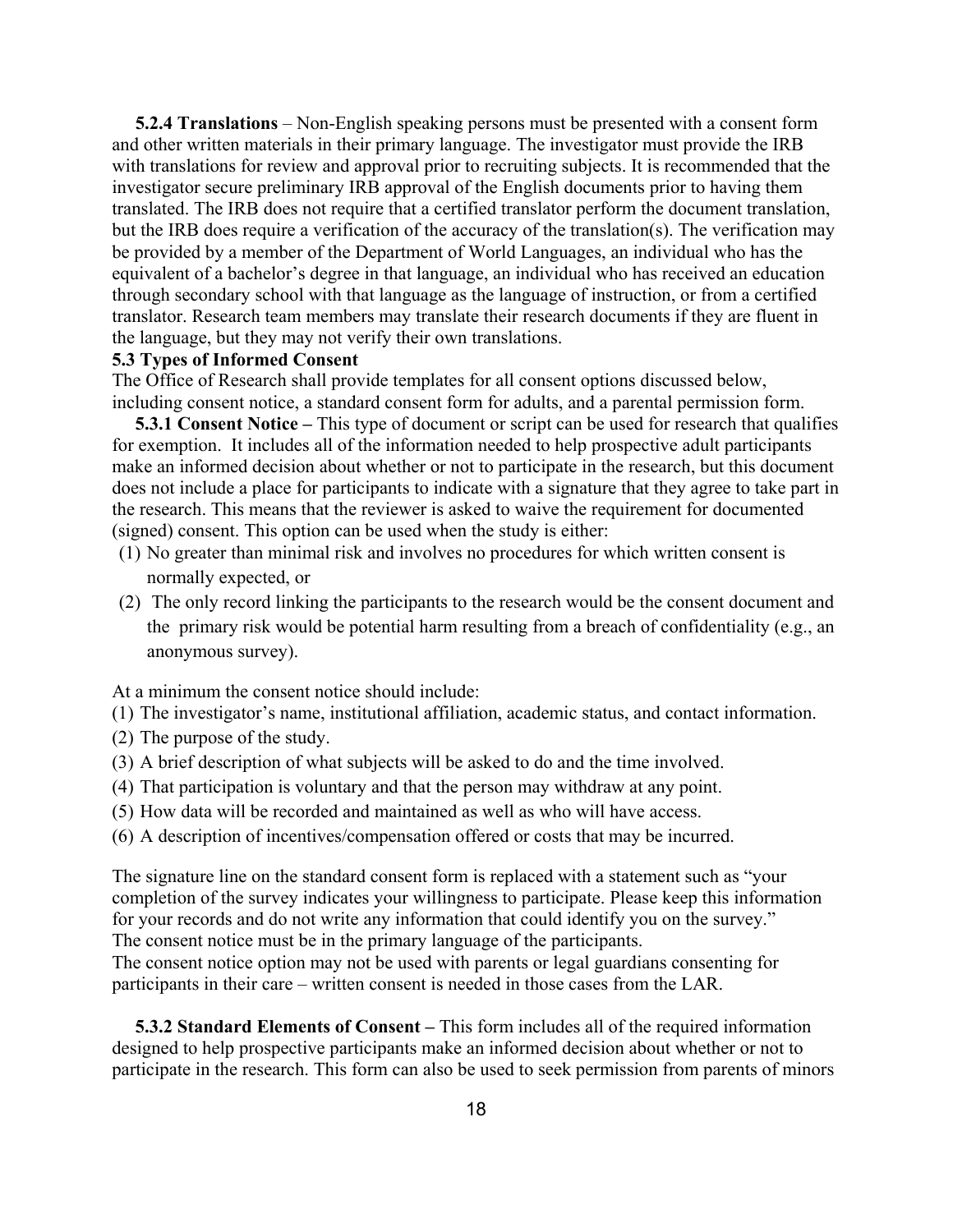and other types of guardians who are LARs. The form must be in the primary language of the participants or their LARs and must include a signature line and date line for the consenting individual to sign. The form must also be signed by the primary investigator and a copy provided to the participant and/or LAR.

The standard elements of informed consent as outlined in the federal regulations at 45 CFR 46.116(b) are:

(1) A statement that the study involves research, an explanation of the purposes of the research and the expected duration of the subject's participation, a description of the procedures to be followed, and identification of any procedures that are experimental;

(2) A description of any reasonably foreseeable risks or discomforts to the subject;

(3) A description of any benefits to the subject or to others that may reasonably be expected from the research;

(4) A disclosure of appropriate alternative procedures or courses of treatment, if any, that might be advantageous to the subject;

(5) A statement describing the extent, if any, to which confidentiality of records identifying the subject will be maintained;

(6) For research involving more than minimal risk, an explanation as to whether any medical treatments are available if injury occurs and, if so, what they consist of, or where further information may be obtained;

(7) An explanation of whom to contact for answers to pertinent questions about the research and research subjects' rights, and whom to contact in the event of a research-related injury to the subject;

(8) A statement that participation is voluntary, refusal to participate will involve no penalty or loss of benefits to which the subject is otherwise entitled, and the subject may discontinue participation at any time without penalty or loss of benefits to which the subject is otherwise entitled; and

(9) One of the following statements about any research that involves the collection of identifiable private information or identifiable biospecimens:

(i) A statement that identifiers might be removed from the identifiable private information or identifiable biospecimens and that, after such removal, the information or biospecimens could be used for future research studies or distributed to another investigator for future research studies without additional informed consent from the subject or the legally authorized representative, if this might be a possibility; or

(ii) A statement that the subject's information or biospecimens collected as part of the research, even if identifiers are removed, will not be used or distributed for future research studies.

**5.3.3 Additional Elements of Consent –** The following elements of information, when appropriate, shall also be provided to each subject or their LAR:

(1) A statement that the particular treatment or procedure may involve risks to the subject (or to the embryo or fetus, if the subject is or may become pregnant) that are currently unforeseeable; (2) Anticipated circumstances under which the subject's participation may be terminated by the investigator without regard to the subject's or the legally authorized representative's consent; (3) Any additional costs to the subject that may result from participation in the research;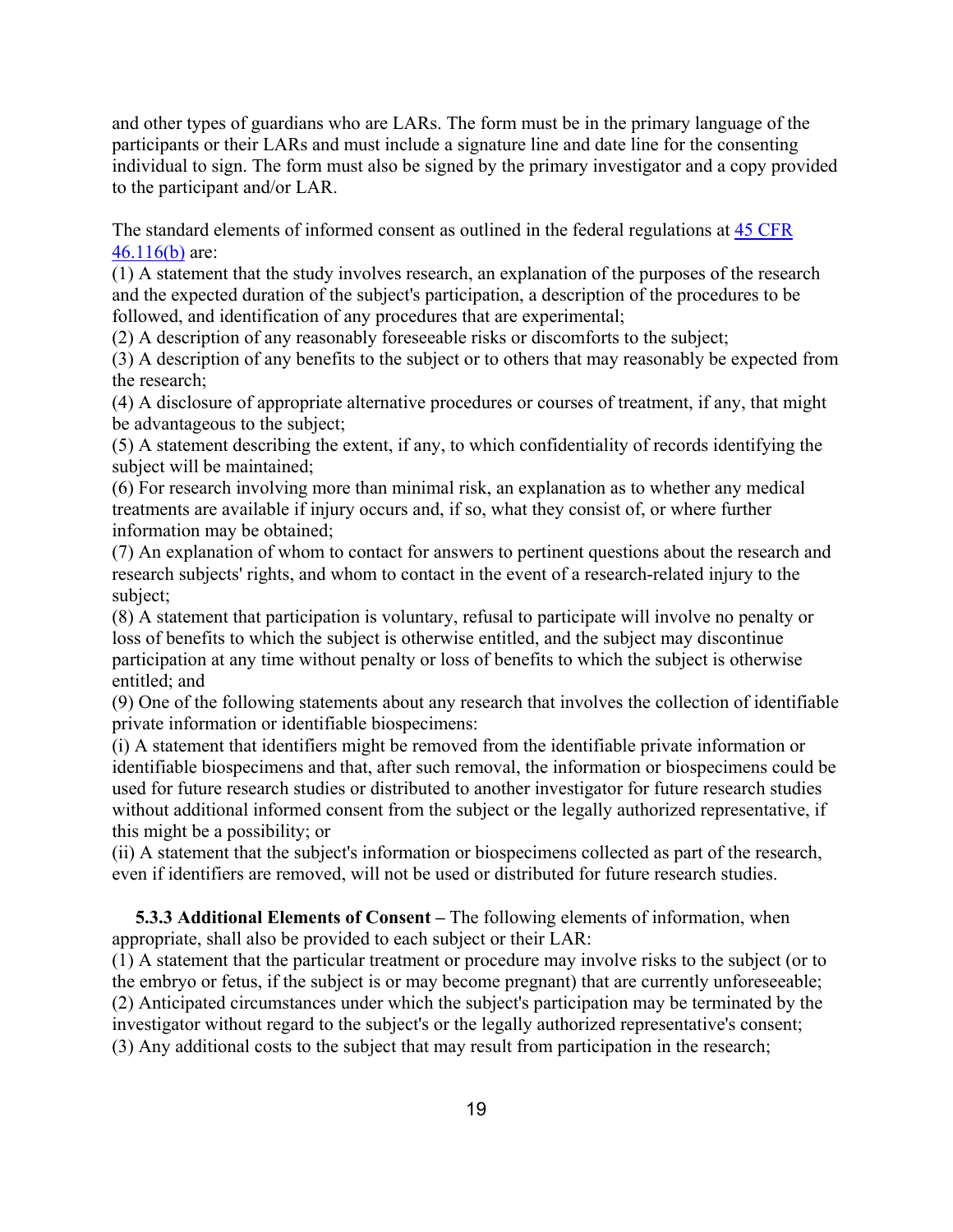(4) The consequences of a subject's decision to withdraw from the research and procedures for orderly termination of participation by the subject;

(5) A statement that significant new findings developed during the course of the research that may relate to the subject's willingness to continue participation will be provided to the subject; (6) The approximate number of subjects involved in the study;

(7) A statement that the subject's biospecimens (even if identifiers are removed) may be used for commercial profit and whether the subject will or will not share in this commercial profit; (8) A statement regarding whether clinically relevant research results, including individual research results, will be disclosed to subjects, and if so, under what conditions; and (9) For research involving biospecimens, whether the research will (if known) or might include whole genome sequencing (i.e., sequencing of a human germline or somatic specimen with the intent to generate the genome or exome sequence of that specimen).

**5.3.4 Verbal Consent (Standard Consent Short Form and Script)** – This method may be used in circumstances where oral presentation of consent information is necessary (e.g., participants are illiterate in their primary language or they come from an oral rather than written tradition). The standard consent form is presented as a "short form" document stating that the required elements of informed consent have been presented orally to the participant. When the short form method is used, a script of the information that is presented to the participant must also be provided to the IRB for approval and there must be an impartial witness to the oral presentation. The witness and the PI must sign both the script and the short form, while the participant must sign the short form only and is given a signed copy for his/her records. The short form usually contains appropriate contact information in addition to the statement that the elements of informed consent have been presented orally. The oral presentation and short form must be provided in the primary language of the participant.

 data repositories that are primarily of interest to institutions that support biomedical research and  **5.3.5 Broad Consent** –In accordance with the recommendations of the CSU IRB Working Group, SJSU chooses not to apply the broad consent option and the corresponding exemption categories at  $$ll.104(d)(7)$  and  $$ll.104(d)(8)$ . The broad consent option enables the creation of clinical trials. Apart from potentially being a source of confusion for PIs in the social and behavioral sciences, the broad consent option raises questions about data ownership, security concerns, and burdensome tracking requirements that have yet to be addressed by regulatory guidance.

#### **5.4 Waivers**

 **5.4.1 Waiver of Documentation of Consent** – An IRB may waive the requirement for the investigator to obtain a signed informed consent form for some or all subjects if it finds any of the following:

- (1) The only record linking the subject and the research would be the consent form and the principal risk would be potential harm resulting from a breach of confidentiality. Each subject or LAR will be asked whether the subject wants documentation linking the subject with the research, and the subject's wishes will govern;
- (2) The research presents no more than minimal risk of harm to subjects and involves no procedures for which written consent is normally required outside of the research context; or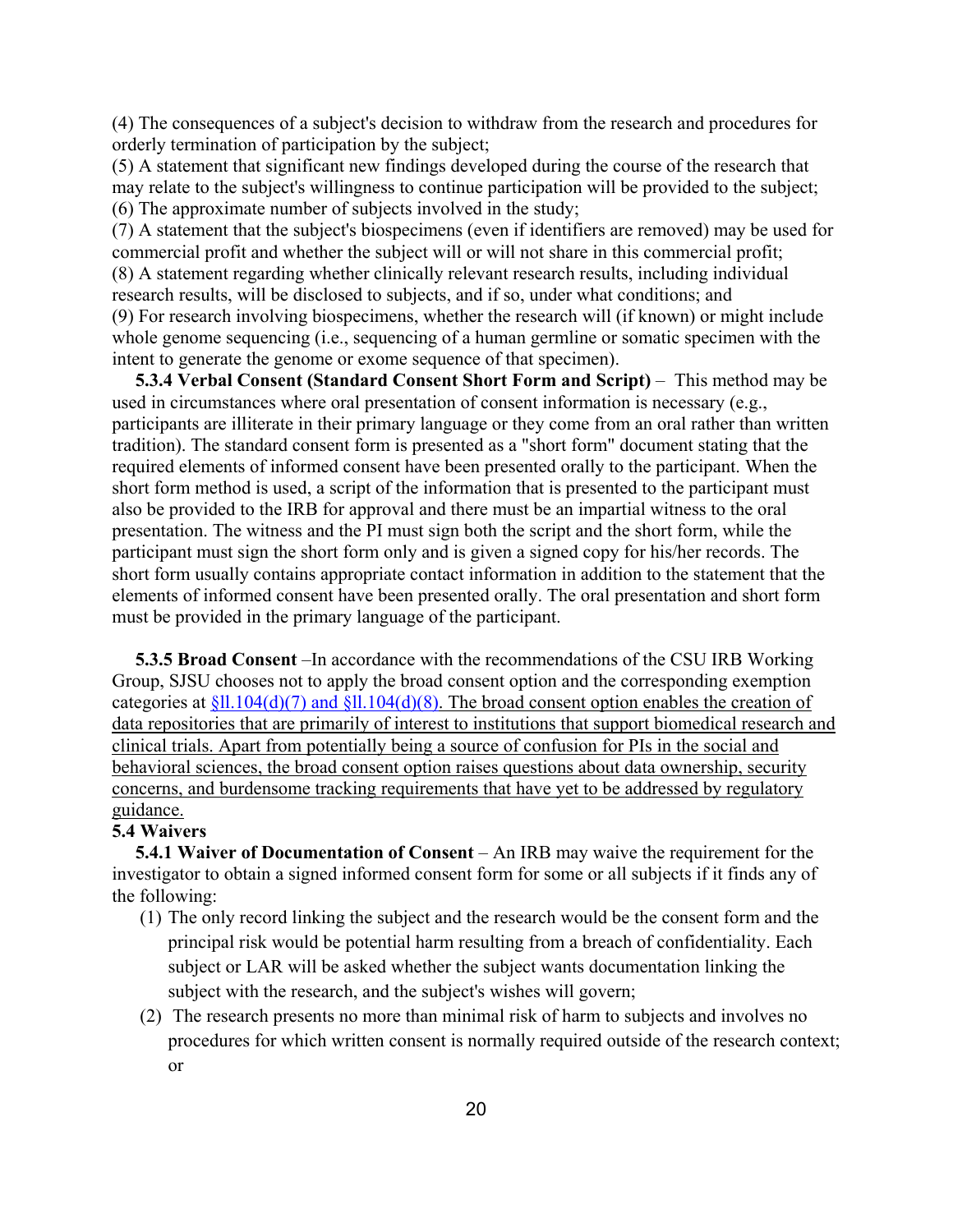(3) If the subjects or LARs are members of a distinct cultural group or community in which signing forms is not the norm, that the research presents no more than minimal risk of harm to subjects and provided there is an appropriate alternative mechanism for documenting that informed consent was obtained.

In cases in which the documentation requirement is waived, the IRB may require the investigator to provide subjects or LARs with a written statement regarding the research.

**5.4.2 Waiver of Some or All Consent Elements** – The IRB may approve a consent procedure that omits some, or alters some or all, of the elements of informed consent set forth in sections 5.3.2 and 5.3.3, provided the IRB finds and documents all of the following:

- (1) The research involves no more than minimal risk to the subjects;
- (2) The research could not practicably be carried out without the requested waiver or alteration;
- (3) If the research involves using identifiable private information or identifiable biospecimens, the research could not practicably be carried out without using such information or biospecimens in an identifiable format;
- (4) The waiver or alteration will not adversely affect the rights and welfare of the subjects; and
- (5) Whenever appropriate, the subjects and/or LARs will be provided with additional pertinent information after participation.

|  | <b>Table 1. Exemption Review Categories</b> |  |  |
|--|---------------------------------------------|--|--|
|--|---------------------------------------------|--|--|

| <b>Exemption Category</b>                           | <b>Application to Subparts and to Consent at</b>       |
|-----------------------------------------------------|--------------------------------------------------------|
| SJSU                                                |                                                        |
| (1) Research, conducted in established or           | <b>Pregnant women Human Fetuses and</b>                |
| commonly accepted educational settings, that        | Neonates (subpart B): exemption applies.               |
| specifically involves normal educational practices  |                                                        |
| that are not likely to adversely impact students'   | <b>Prisoners (subpart C):</b> exemption does not apply |
| opportunity to learn required educational content   | except for research aimed at involving a broader       |
| or the assessment of educators who provide          | subject population that only incidentally includes     |
| instruction. This includes most research on regular | prisoners.                                             |
| and special education instructional strategies, and |                                                        |
| research on the effectiveness of or the comparison  | Children (subpart D): exemption applies.               |
| among instructional techniques, curricula, or       |                                                        |
| classroom management methods.                       | <b>Consent:</b> Notice for adults except when other    |
|                                                     | policies require participant written authorization     |
|                                                     | (e.g., FERPA). Written parental consent required       |
|                                                     | except for college students providing consent for      |
|                                                     | their participation in school-based research.          |
|                                                     |                                                        |
| (2) Research that only includes interactions        | <b>Pregnant women Human Fetuses and</b>                |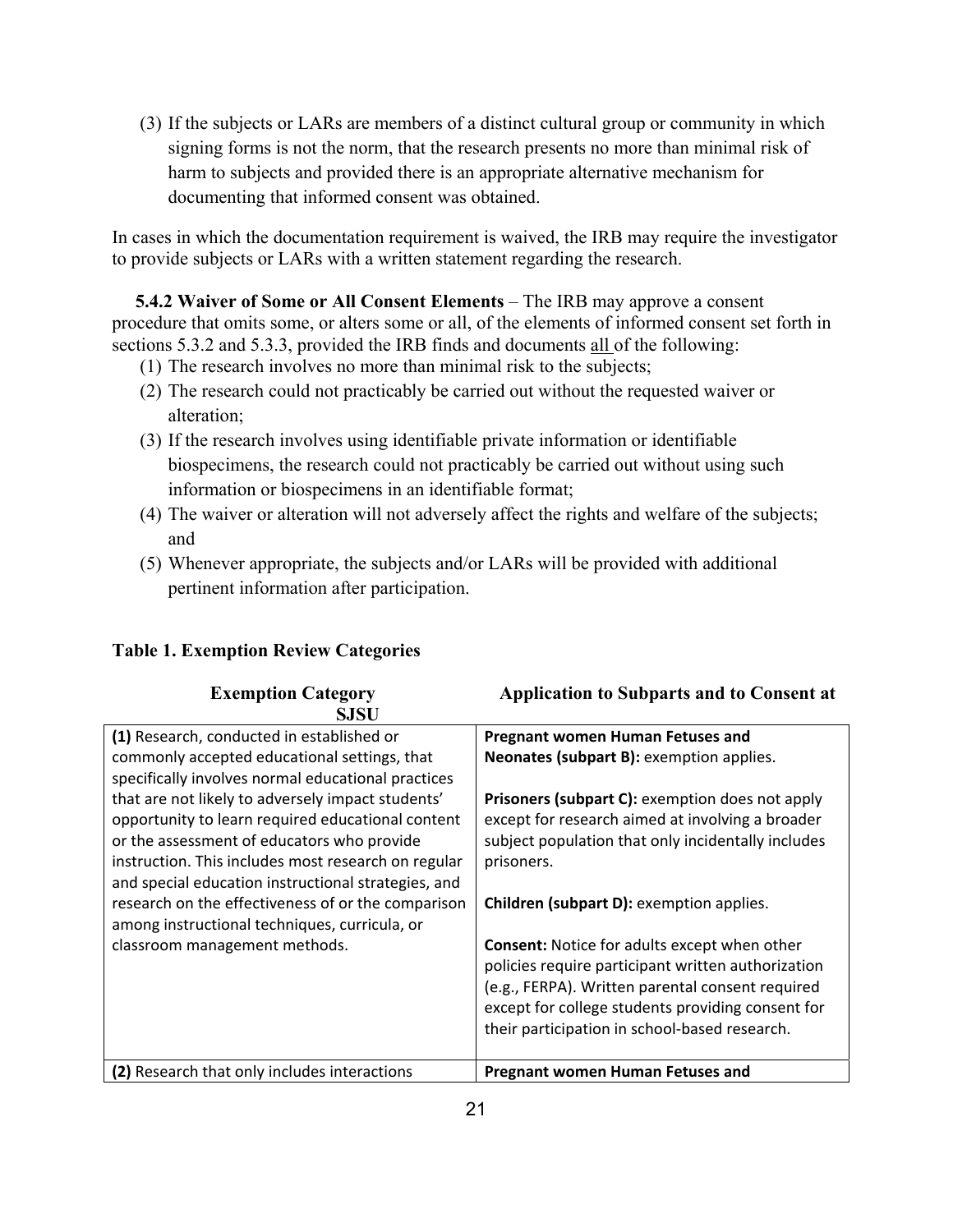| involving educational tests (cognitive, diagnostic,<br>aptitude, achievement), survey procedures,                                                                                                                                                                                                                              | Neonates (subpart B): exemption applies.                                                                                                                                                                                                                                      |
|--------------------------------------------------------------------------------------------------------------------------------------------------------------------------------------------------------------------------------------------------------------------------------------------------------------------------------|-------------------------------------------------------------------------------------------------------------------------------------------------------------------------------------------------------------------------------------------------------------------------------|
| interview procedures, or observation of public<br>behavior (including visual or auditory recording) if<br>at least one of the following criteria is met:<br>(i) The information obtained is recorded by the<br>investigator in such a manner that the identity of                                                              | Prisoners (subpart C): exemption does not apply<br>except for research aimed at involving a broader<br>subject population that only incidentally includes<br>prisoners.                                                                                                       |
| the human subjects cannot readily be ascertained,<br>directly or through identifiers linked to the<br>subjects;                                                                                                                                                                                                                | <b>Children (subpart D):</b> (i) and (ii) exemption applies<br>if PI does not participate in the activity being<br>observed; (iii) exemption does not apply.                                                                                                                  |
| (ii) Any disclosure of the human subjects'<br>responses outside the research would not<br>reasonably place the subjects at risk of criminal or<br>civil liability or be damaging to the subjects'<br>financial standing, employability, educational<br>advancement, or reputation; or                                          | <b>Consent: Notice for adults except when other</b><br>policies require participant written authorization<br>(e.g., FERPA, HIPAA). Written parental consent<br>required except for college students providing<br>consent for their participation in school-based<br>research. |
| (iii) The information obtained is recorded by the<br>investigator in such a manner that the identity of<br>the human subjects can readily be ascertained,<br>directly or through identifiers linked to the<br>subjects, and an IRB conducts a limited IRB review<br>to make the determination required by<br>$$II.111(a)(7)$ . |                                                                                                                                                                                                                                                                               |
| (3)(i) Research involving benign behavioral<br>interventions in conjunction with the collection of                                                                                                                                                                                                                             | <b>Pregnant women Human Fetuses and</b><br>Neonates (subpart B): exemption applies.                                                                                                                                                                                           |
| information from an adult subject through verbal<br>or written responses (including data entry) or<br>audiovisual recording if the subject prospectively<br>agrees to the intervention and information<br>collection and at least one of the following criteria<br>is met:                                                     | Prisoners (subpart C): exemption does not apply<br>except for research aimed at involving a broader<br>subject population that only incidentally includes<br>prisoners.                                                                                                       |
| (A) The information obtained is recorded by the                                                                                                                                                                                                                                                                                | Children (subpart D): exemption does not apply.                                                                                                                                                                                                                               |
| investigator in such a manner that the identity of<br>the human subjects cannot readily be ascertained,<br>directly or through identifiers linked to the<br>subjects;                                                                                                                                                          | <b>Consent: Notice for adults except when other</b><br>policies require participant written authorization<br>(e.g., FERPA, HIPAA).                                                                                                                                            |
| (B) Any disclosure of the human subjects'<br>responses outside the research would not                                                                                                                                                                                                                                          |                                                                                                                                                                                                                                                                               |
| reasonably place the subjects at risk of criminal or<br>civil liability or be damaging to the subjects'                                                                                                                                                                                                                        |                                                                                                                                                                                                                                                                               |
| financial standing, employability, educational<br>advancement, or reputation; or                                                                                                                                                                                                                                               |                                                                                                                                                                                                                                                                               |
| (C) The information obtained is recorded by the                                                                                                                                                                                                                                                                                |                                                                                                                                                                                                                                                                               |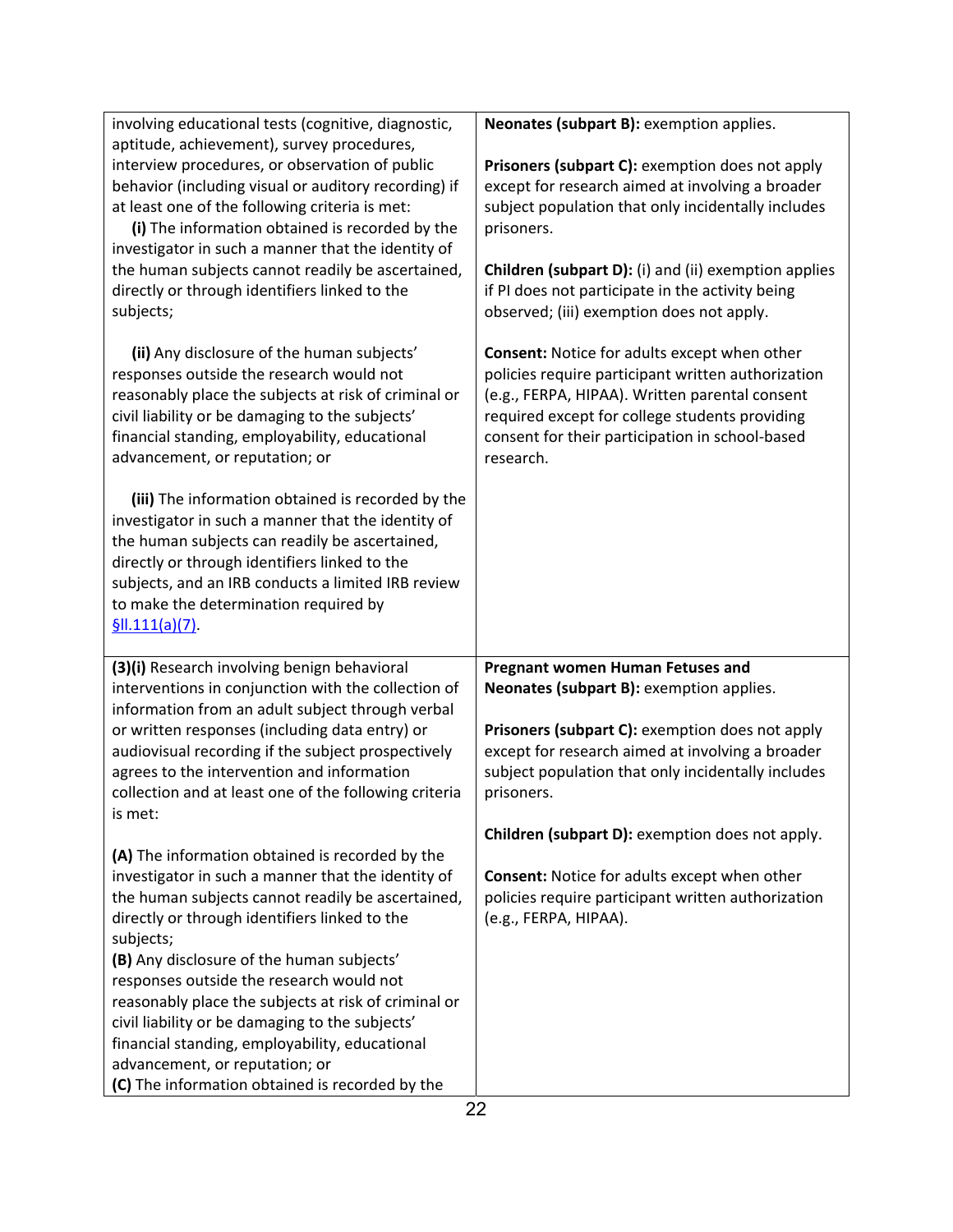| investigator in such a manner that the identity of    |                                                      |
|-------------------------------------------------------|------------------------------------------------------|
|                                                       |                                                      |
| the human subjects can readily be ascertained,        |                                                      |
| directly or through identifiers linked to the         |                                                      |
| subjects, and an IRB conducts a limited IRB review    |                                                      |
| to make the determination required by                 |                                                      |
| \$III.111(a)(7)                                       |                                                      |
|                                                       |                                                      |
| (ii) For the purpose of this provision, benign        |                                                      |
| behavioral interventions are brief in duration,       |                                                      |
| harmless, painless, not physically invasive, not      |                                                      |
| likely to have a significant adverse lasting impact   |                                                      |
| on the subjects, and the investigator has no          |                                                      |
| interventions that are offensive or embarrassing.     |                                                      |
| Provided all such criteria are met, examples of       |                                                      |
| such benign behavioral interventions would            |                                                      |
| include having the subjects play an online game,      |                                                      |
| having them solve puzzles under various noise         |                                                      |
| conditions, or having them decide how to allocate     |                                                      |
| a nominal amount of received cash between             |                                                      |
| themselves and someone else.                          |                                                      |
|                                                       |                                                      |
|                                                       |                                                      |
| (iii) If the research involves deceiving the subjects |                                                      |
| regarding the nature or purposes of the research,     |                                                      |
| this exemption is not applicable unless the subject   |                                                      |
| authorizes the deception through a prospective        |                                                      |
| agreement to participate in research in               |                                                      |
| circumstances in which the subject is informed        |                                                      |
| that he or she will be unaware of or misled           |                                                      |
| regarding the nature or purposes of the research.     |                                                      |
|                                                       |                                                      |
| (4) Secondary research for which consent is not       | <b>Pregnant women Human Fetuses and</b>              |
| required: Secondary research uses of identifiable     | Neonates (subpart B): exemption applies.             |
| private information or identifiable biospecimens, if  |                                                      |
| at least one of the following criteria is met:        | Prisoners (subpart C): exemption does not apply      |
|                                                       | except for research aimed at involving a broader     |
| (i) The identifiable private information or           | subject population that only incidentally includes   |
| identifiable biospecimens are publicly available;     | prisoners.                                           |
|                                                       |                                                      |
| (ii) Information, which may include information       | Children (subpart D): exemption applies.             |
| about biospecimens, is recorded by the                |                                                      |
| investigator in such a manner that the identity of    | <b>Consent:</b> Not applicable unless another policy |
| the human subjects cannot readily be ascertained      | applies (e.g., FERPA). [Note: SJSU PIs who have      |
| directly or through identifiers linked to the         | access to individually identifying health info are   |
| subjects, the investigator does not contact the       | not covered by (iii) of this exemption, unless the   |
| subjects, and the investigator will not re-identify   | covered entity providing the access is a             |
| subjects;                                             | collaborator in the research and there is a business |
|                                                       | associate contract between the covered entity and    |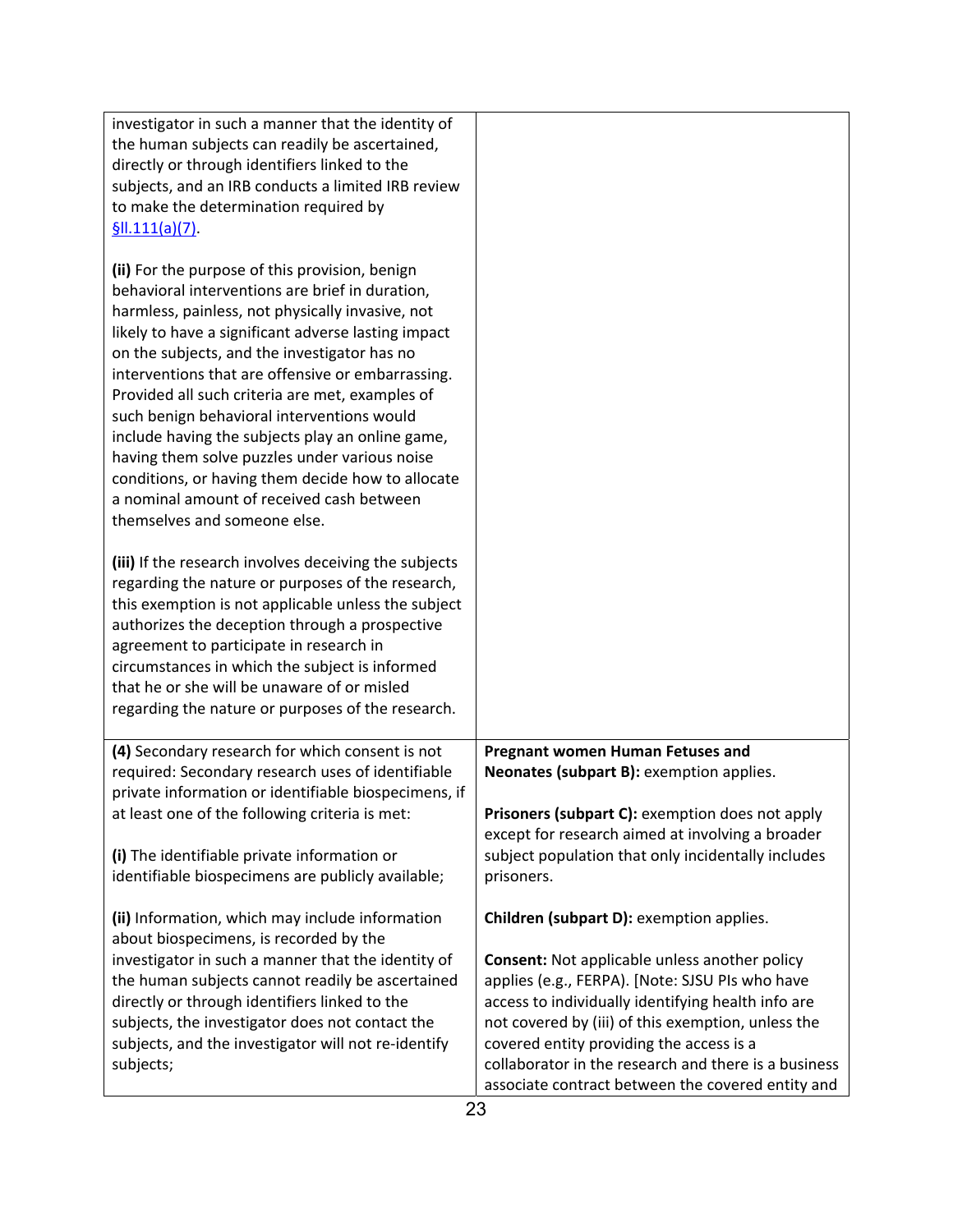| (iii) The research involves only information         | the SJSU PI].                                         |
|------------------------------------------------------|-------------------------------------------------------|
| collection and analysis involving the investigator's |                                                       |
| use of identifiable health information when that     |                                                       |
| use is regulated under HIPAA at 45 CFR parts 160     |                                                       |
| and 164, subparts A and E, for the purposes of       |                                                       |
| "health care operations" or "research" as those      |                                                       |
| terms are defined at 45 CFR 164.501 or for "public   |                                                       |
| health                                               |                                                       |
| activities and purposes" as described under 45 CFR   |                                                       |
| 164.512(b); or                                       |                                                       |
| (iv) The research is conducted by, or on behalf of,  |                                                       |
| a Federal department or agency using                 |                                                       |
| government-generated or government-collected         |                                                       |
| information obtained for non-research activities, if |                                                       |
| the research generates identifiable private          |                                                       |
| information that is or will be maintained on         |                                                       |
| information technology that is subject to and in     |                                                       |
| compliance with section 208(b) of the E-             |                                                       |
| Government Act of 2002, 44 U.S.C. 3501 note, if all  |                                                       |
| of the identifiable private information collected,   |                                                       |
| used, or generated as part of the activity will be   |                                                       |
| maintained in systems of records subject to the      |                                                       |
| Privacy Act of 1974, 5 U.S.C. 552a, and, if          |                                                       |
| applicable, the information used in the research     |                                                       |
| was collected subject to the Paperwork Reduction     |                                                       |
| Act of 1995, 44 U.S.C. 3501 et seq                   |                                                       |
| (5) Research and demonstration projects that are     | <b>Pregnant women Human Fetuses and</b>               |
| conducted or supported by a Federal department       | Neonates (subpart B): exemption applies.              |
| or agency, or otherwise subject to the approval of   |                                                       |
| department or agency heads (or the approval of       | Prisoners (subpart C): exemption does not apply       |
| the heads of bureaus or other subordinate            | except for research aimed at involving a broader      |
| agencies that have been delegated authority to       | subject population that only incidentally includes    |
| conduct the research and demonstration projects),    | prisoners.                                            |
| and that are designed to study, evaluate, improve,   |                                                       |
| or otherwise examine public benefit or service       | Children (subpart D): exemption applies.              |
| programs, including procedures for obtaining         |                                                       |
| benefits or services under those programs,           | <b>Consent:</b> (i) of this exemption covers the SJSU |
| possible changes in or alternatives to those         | notice requirement.                                   |
| programs or procedures, or possible changes in       |                                                       |
| methods or levels of payment for benefits or         |                                                       |
| services under those programs. Such projects         |                                                       |
| include, but are not limited to, internal studies by |                                                       |
| Federal employees, and studies under contracts or    |                                                       |
| consulting arrangements, cooperative agreements,     |                                                       |
| or grants. Exempt projects also include waivers of   |                                                       |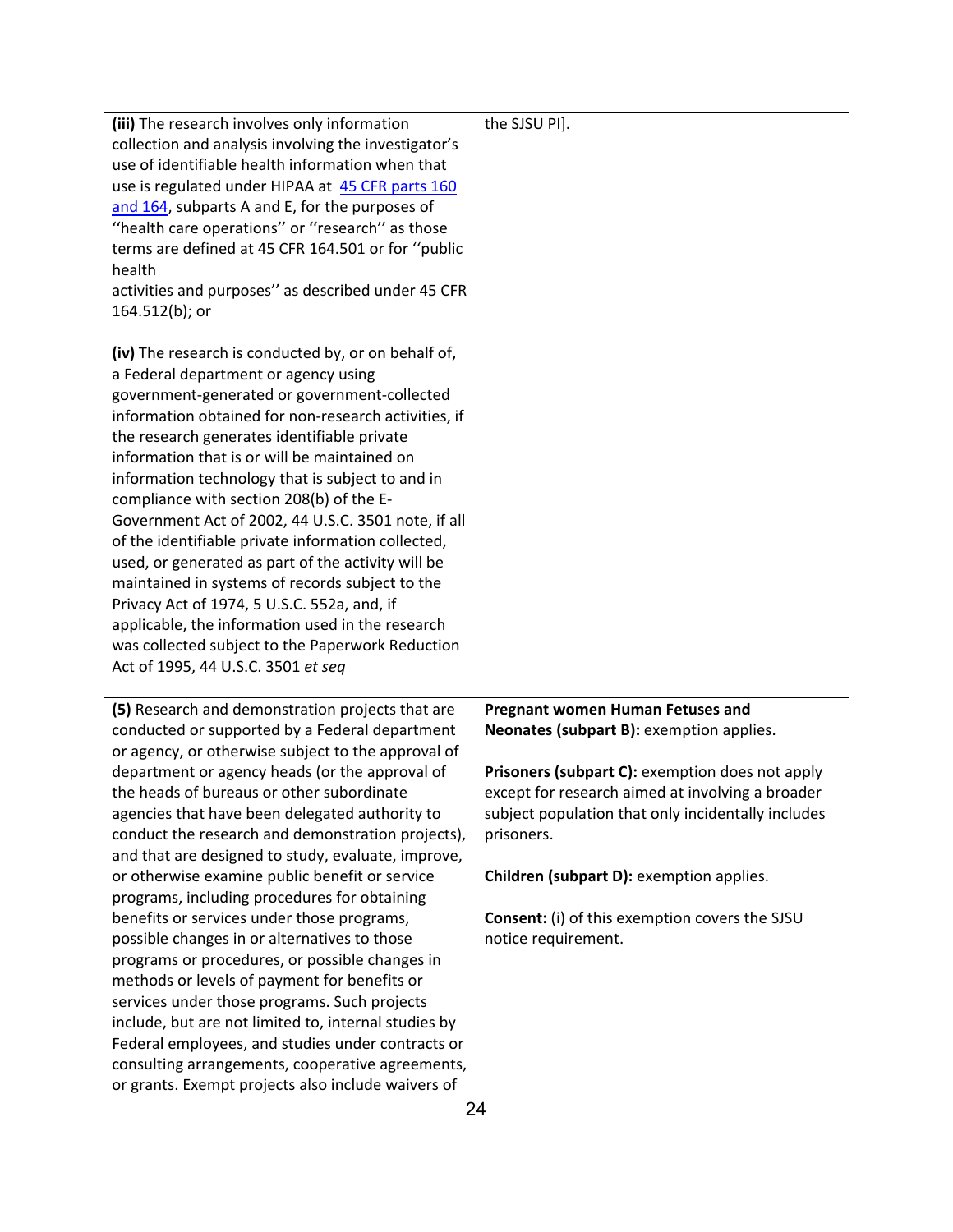| otherwise mandatory requirements using<br>authorities such as sections 1115 and 1115A of the<br>Social Security Act, as amended.                                                                                                                                                                                                                                                                                                                                                                                                          |                                                                                                                                                                                |
|-------------------------------------------------------------------------------------------------------------------------------------------------------------------------------------------------------------------------------------------------------------------------------------------------------------------------------------------------------------------------------------------------------------------------------------------------------------------------------------------------------------------------------------------|--------------------------------------------------------------------------------------------------------------------------------------------------------------------------------|
| (i) Each Federal department or agency conducting<br>or supporting the research and demonstration<br>projects must establish, on a publicly accessible<br>Federal Web site or in such other manner as the<br>department or agency head may determine, a list<br>of the research and demonstration projects that<br>the Federal department or agency conducts or<br>supports under this provision. The research or<br>demonstration project must be published on this<br>list prior to commencing the research involving<br>human subjects. |                                                                                                                                                                                |
| (6) Taste and food quality evaluation and<br>consumer acceptance studies:                                                                                                                                                                                                                                                                                                                                                                                                                                                                 | Pregnant women Human Fetuses and<br>Neonates (subpart B): exemption applies.                                                                                                   |
| (i) If wholesome foods without additives are<br>consumed, or<br>(ii) If a food is consumed that contains a food<br>ingredient at or below the level and for a use                                                                                                                                                                                                                                                                                                                                                                         | Prisoners (subpart C): exemption does not apply<br>except for research aimed at involving a broader<br>subject population that only incidentally includes<br>prisoners.        |
| found to be safe, or agricultural chemical or<br>environmental contaminant at or below the level                                                                                                                                                                                                                                                                                                                                                                                                                                          | Children (subpart D): exemption applies.                                                                                                                                       |
| found to be safe, by the Food and Drug<br>Administration or approved by the Environmental<br>Protection Agency or the Food Safety and<br>Inspection Service of the U.S. Department of<br>Agriculture.                                                                                                                                                                                                                                                                                                                                     | <b>Consent: Notice for adults. Written parental</b><br>consent required except for college students<br>providing consent for their participation in school-<br>based research. |

# **Table 2. Expedited Review Categories**

**(1)** Clinical studies of drugs and medical devices only when condition (a) or (b) is met.

 acceptability of the risks associated with the use of the product is not eligible for expedited review.) (a) Research on drugs for which an investigational new drug application (21 CFR Part 312) is not required. (Note: Research on marketed drugs that significantly increases the risks or decreases the

(b) Research on medical devices for which (i) an investigational device exemption application (21 CFR Part 812) is not required; or (ii) the medical device is cleared/approved for marketing and the medical device is being used in accordance with its cleared/approved labeling.

**(2)** Collection of blood samples by finger stick, heel stick, ear stick, or venipuncture as follows:

(a) from healthy, nonpregnant adults who weigh at least 110 pounds. For these subjects, the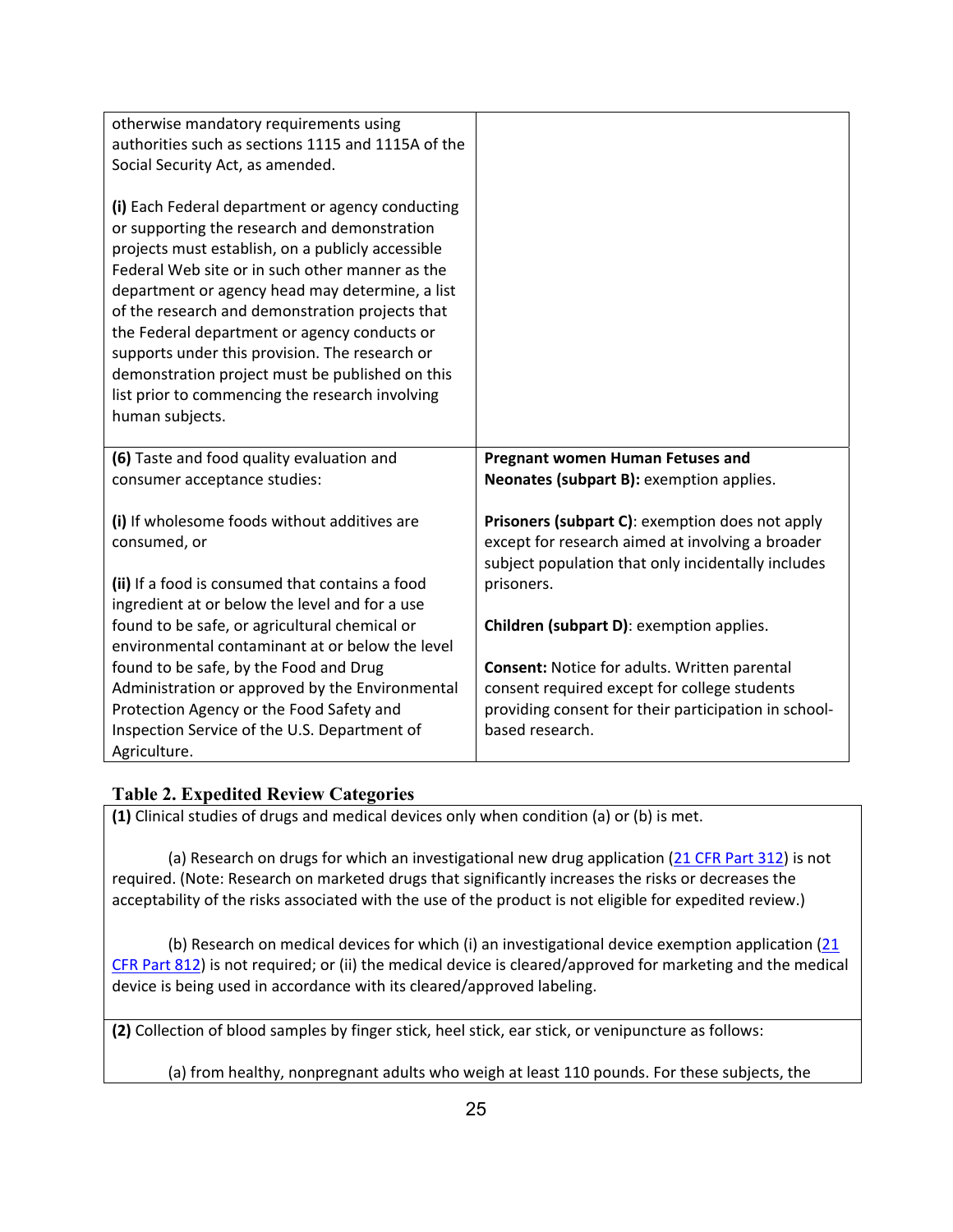amounts drawn may not exceed 550 ml in an 8 week period and collection may not occur more frequently than 2 times per week; or

 collection procedure, the amount of blood to be collected, and the frequency with which it will be collected. For these subjects, the amount drawn may not exceed the lesser of 50 ml or 3 ml per kg in an 8 (b) from other adults and children, considering the age, weight, and health of the subjects, the week period and collection may not occur more frequently than 2 times per week.

 or if routine patient care indicates a need for extraction; (c) permanent teeth if routine patient care teeth and the process is accomplished in accordance with accepted prophylactic techniques; (i) mucosal **(3)** Prospective collection of biological specimens for research purposes by noninvasive means. Examples: (a) hair and nail clippings in a nondisfiguring manner; (b) deciduous teeth at time of exfoliation indicates a need for extraction; (d) excreta and external secretions (including sweat); (e) uncannulated saliva collected either in an unstimulated fashion or stimulated by chewing gumbase or wax or by applying a dilute citric solution to the tongue; (f) placenta removed at delivery; (g) amniotic fluid obtained at the time of rupture of the membrane prior to or during labor; (h) supra- and subgingival dental plaque and calculus, provided the collection procedure is not more invasive than routine prophylactic scaling of the and skin cells collected by buccal scraping or swab, skin swab, or mouth washings; (j) sputum collected after saline mist nebulization.

 Where medical devices are employed, they must be cleared/approved for marketing. (Studies intended to assessment, and flexibility testing where appropriate given the age, weight, and health of the individual. **(4)** Collection of data through noninvasive procedures (not involving general anesthesia or sedation) routinely employed in clinical practice, excluding procedures involving x-rays or microwaves. evaluate the safety and effectiveness of the medical device are not generally eligible for expedited review, including studies of cleared medical devices for new indications.) Examples: (a) physical sensors that are applied either to the surface of the body or at a distance and do not involve input of significant amounts of energy into the subject or an invasion of the subject's privacy; (b) weighing or testing sensory acuity; (c) magnetic resonance imaging; (d) electrocardiography, electroencephalography, thermography, detection of naturally occurring radioactivity, electroretinography, ultrasound, diagnostic infrared imaging, doppler blood flow, and echocardiography; (e) moderate exercise, muscular strength testing, body composition

 subjects. This listing refers only to research that is not exempt.) **(5)** Research involving materials (data, documents, records, or specimens) that have been collected, or will be collected solely for nonresearch purposes (such as medical treatment or diagnosis). (NOTE: Some research in this category may be exempt from the regulations for the protection of human

**(6)** Collection of data from voice, video, digital, or image recordings made for research purposes.

**(7)** Research on individual or group characteristics or behavior (including, but not limited to, research on perception, cognition, motivation, identity, language, communication, cultural beliefs or practices, and social behavior) or research employing survey, interview, focus group, program evaluation, human factors evaluation, or quality assurance methodologies. (NOTE: Some research in this category may be exempt from the regulations for the protection of human subjects. This listing refers only to